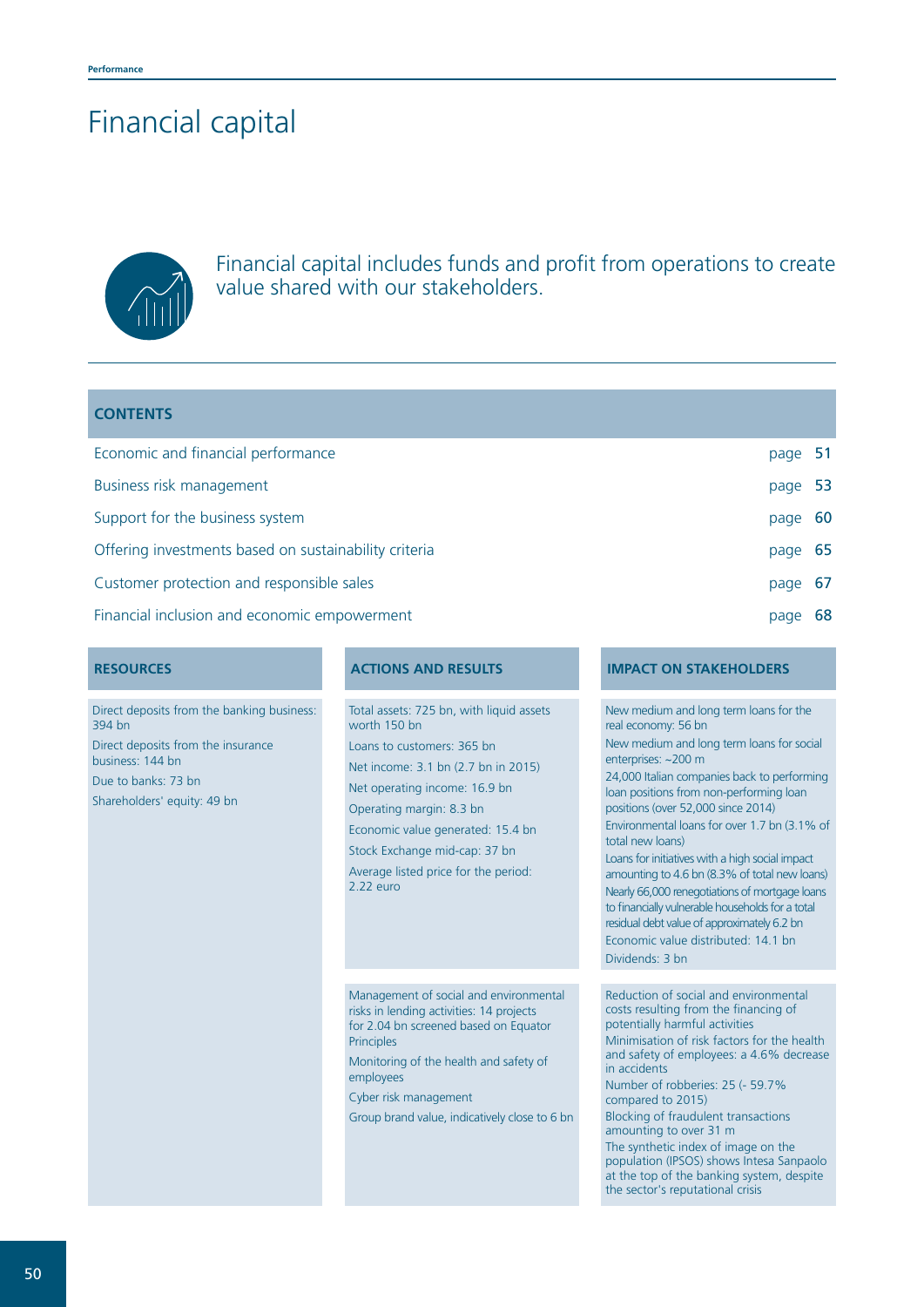# **ECONOMIC AND FINANCIAL PERFORMANCE**

In an economic context with moderate growth, the Intesa Sanpaolo Group ended 2016<sup>1</sup> with a net profit of 3.1 billion (+13.6%) recorded in the income statement. This performance was achieved despite considerable expenses paid by the Group relative to banking system stability, comprising ordinary, extraordinary and additional contributions to resolution funds and deposit protection and guarantee schemes, as well as value adjustments of related investments, which overall totalled 820 million (559 million net of taxes). Value adjustments for credit risk went up considerably compared to 2015 (+402 million), due to an increase in hedging. A capital gain of 881 million from the disposal of Setefi and Intesa Sanpaolo Card was also recorded for the year.

Specifically, net operating income amounted to 16.9 billion, down by 1.5% compared to 2015 figures, mainly due to the decrease in net interest and, to a lesser extent, in net commission, and to basically stable results in the insurance segment as well as a better performance in trading and increase in other net operating income. Operating expenses fell slightly compared to the previous year, thanks to effective costcutting actions. In relation to the above trends, the operating result fell by 2.3%. Particularly prudent credit adjustments along with an increase in the hedging of non-performing loans, net provisions for risks and value adjustments for other assets decreasing overall and profit on assets held for sale increased gross profit on continuing operations by 8.3%.

As for regulatory capital, customer loans increased (+5% compared to the end of 2015 at 365 billion) as well as direct deposits, in both the banking segment (+5.8% to 394 billion) and insurance (+8.4%, to 144 billion). Indirect deposits were close to 469 billion (basically stable compared to the end of 2015), affected by the downwards trend of share prices that devalued stocks of assets under management and custody. Specifically, assets under management recorded an increase (+11.6 billion), while assets under custody recorded a decrease (-11.1 billion) due to a heightened market volatility.

The persisting headwinds in the macroeconomic environment and the financial markets' volatility require

constant control of the factors enabling the Group to pursue sustainable profitability: high liquidity, funding capacity, low leverage, adequate capital base and prudent asset valuations.

Group liquidity remained high: as at 31 December 2016, both regulatory indicators envisaged by Basel 3 (LCR and NSFR), and adopted as internal liquidity risk measurement metrics, reached a level well above fully phased-in requirements. At the end of the year, Central Banks eligible liquidity reserves came to 150 billion euro (117 billion at the end of December 2015), of which 96 billion, net of the haircut, was unencumbered (78 billion at the end of December 2015). The loan to deposit ratio at the end of 2016, calculated as the ratio of loans to customers to direct deposits from banking business, came to 93%.

In terms of funding, the widespread branch network remains a stable, reliable source: 73% of direct deposits from the banking business come from retail operations (289 billion euro). During the year, over 1.5 billion USD of Tier 2 subordinated bonds, 1.25 billion euro of Additional Tier 1 and 1.25 billion euro of guaranteed bank bonds were placed on the wholesale international market. With particular reference to Additional Tier 1 instruments, a further 1.25 billion euro were placed in January 2017. In June 2016, the Group participated in the first TLTRO II operation for approximately 36 billion euro (against a maximum that may be requested of approximately 57 billion euro) after the repayment in full of the TLTRO I, outstanding at 27.6 billion euro. In September, the Group participated in the second TLTRO II operation for approximately 5 billion euro and in December, it participated in the third operation for 3.5 billion euro. As at 31 December 2016, the Group's participation in the refinancing programme therefore amounted to approximately 45 billion euro.

Intesa Sanpaolo Group leverage (6.3% as at 31 December 2016) remained at top levels recorded in the sector.

The capital base was also high. At the end of December, the total capital ratio stood at 17.0%; the ratio of the Group's tier 1 capital to its total risk-weighted assets (tier 1 ratio) was 13.9%. The ratio of Common Equity Tier 1 (CET1) to risk-weighted assets (Common Equity Tier 1 ratio) stood at 12.7%.

<sup>1</sup> Comments refer to reclassified data published in the 2016 Consolidated Financial Statements of the Intesa Sanpaolo Group. Annual percent changes were calculated based on restated 2015 figures, where necessary, to take into account variations in the scope of consolidation. Amounts are in millions of euro. For additional details or information, see the 2016 Consolidated Financial Statements of the Intesa Sanpaolo Group.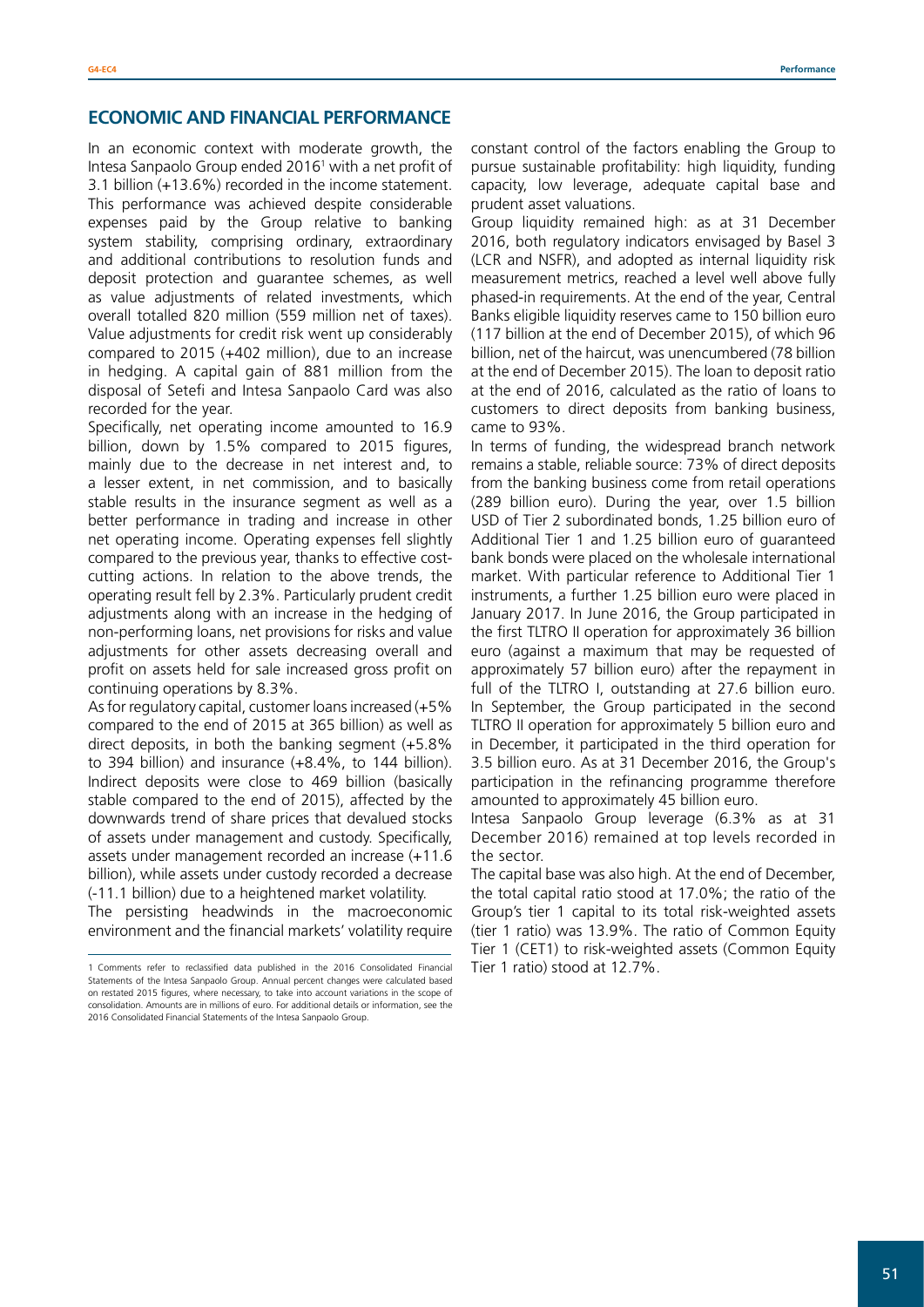#### **INTESA SANPAOLO STOCK PERFORMANCE**

In 2016, the performance of Intesa Sanpaolo ordinary shares mirrored that of banking sector indices, with a drop at the start of the year, until the first ten days of February, followed by a recovery until mid-March and a subsequent downturn, which accelerated sharply at the end of the half year, when the lowest point was reached, to then gradually recover, with a strong rise in December, which brought the shares to record a fall of 21.4% compared to the end of 2015. The price of Intesa Sanpaolo savings shares decreased by 21.2% at the end of 2016 compared to the end of 2015. The discount in relation to ordinary shares at the end of 2016 remained in line with the figure of 8% at the end of 2015.

Intesa Sanpaolo's capitalisation went down to 40.6 billion euro at the end of 2016, from 51.6 billion euro at the end of 2015.

The Board of Directors will submit a proposal to the Shareholders' Meeting to allocate a unit amount of 0.178 euro on ordinary shares and 0.189 euro on savings shares, totalling approximately 3 billion euro.

# **CALCULATION AND DISTRIBUTION OF ECONOMIC VALUE**

Economic value generated is calculated according to instructions from the Italian Banking Association (ABI) and in line with international reference standards. The calculation is made by reclassifying consolidated income statement items recorded in the financial statements, as required by Bank of Italy Circular No. 262. The economic value generated, which in 2016 was 15.4 billion euro, came from net income from financial operations and the insurance business – which therefore takes into account impairment losses on loans and financial assets available for sale – plus realised gains and losses on

investments and discontinued operations and other operating income. The amount of economic value generated expresses the value of wealth produced, most of which is distributed among stakeholders with whom the Group interacts in various ways on a daily basis. In particular:

- employees and other staff benefited from over 39% of the economic value generated, for a total of 6.1 billion euro. In addition to staff pay, the total also includes payments to the network of financial advisors;
- suppliers received approximately 17% of the economic value generated, for a total of 2.6 billion euro as payment for goods and services;
- government, organisations and institutions recorded a total flow of funds of 2.3 billion euro, equal to around 15% of the economic value generated, over 800 million euro of which referring to taxes on income from continuing operations, almost 900 million euro to indirect taxes and duties, and 578 million to levies and other charges concerning the banking industry, consisting of ordinary and extraordinary contributions to resolution funds and guarantee schemes. There were also numerous social and cultural initiatives and other actions taken to support the charity funds and social and cultural disbursements;
- approximately 21% of the economic value generated was allocated to Shareholders and minority interest, and mainly for the proposed dividend, for a total of 3.2 billion euro.

The remaining amount, of around 1.3 billion euro, was withheld by the corporate system. This refers to deferred tax assets and liabilities, amortisation, depreciation and provisions for risks and charges. Self-financing is considered an investment that other stakeholder categories make each year to maintain efficiency and allow development of the Bank as a whole.

| <b>ECONOMIC VALUE</b>                                         | <b>Millions of euro</b> | $\lceil\% \rceil$ |
|---------------------------------------------------------------|-------------------------|-------------------|
| ECONOMIC VALUE GENERATED                                      | 15,373                  | 100.0             |
| ECONOMIC VALUE DISTRIBUTED                                    | $-14.104$               | 91.7              |
| Employees and staff                                           | $-6,075$                | 39.5              |
| <b>Suppliers</b>                                              | $-2,555$                | 16.6              |
| Government, organisations and institutions, communities       | $-2,275$                | 14.8              |
| Shareholders, holders of equity instruments and third parties | $-3.199$                | 20.8              |
| <b>ECONOMIC VALUE RETAINED</b>                                | 1,269                   | 8.3               |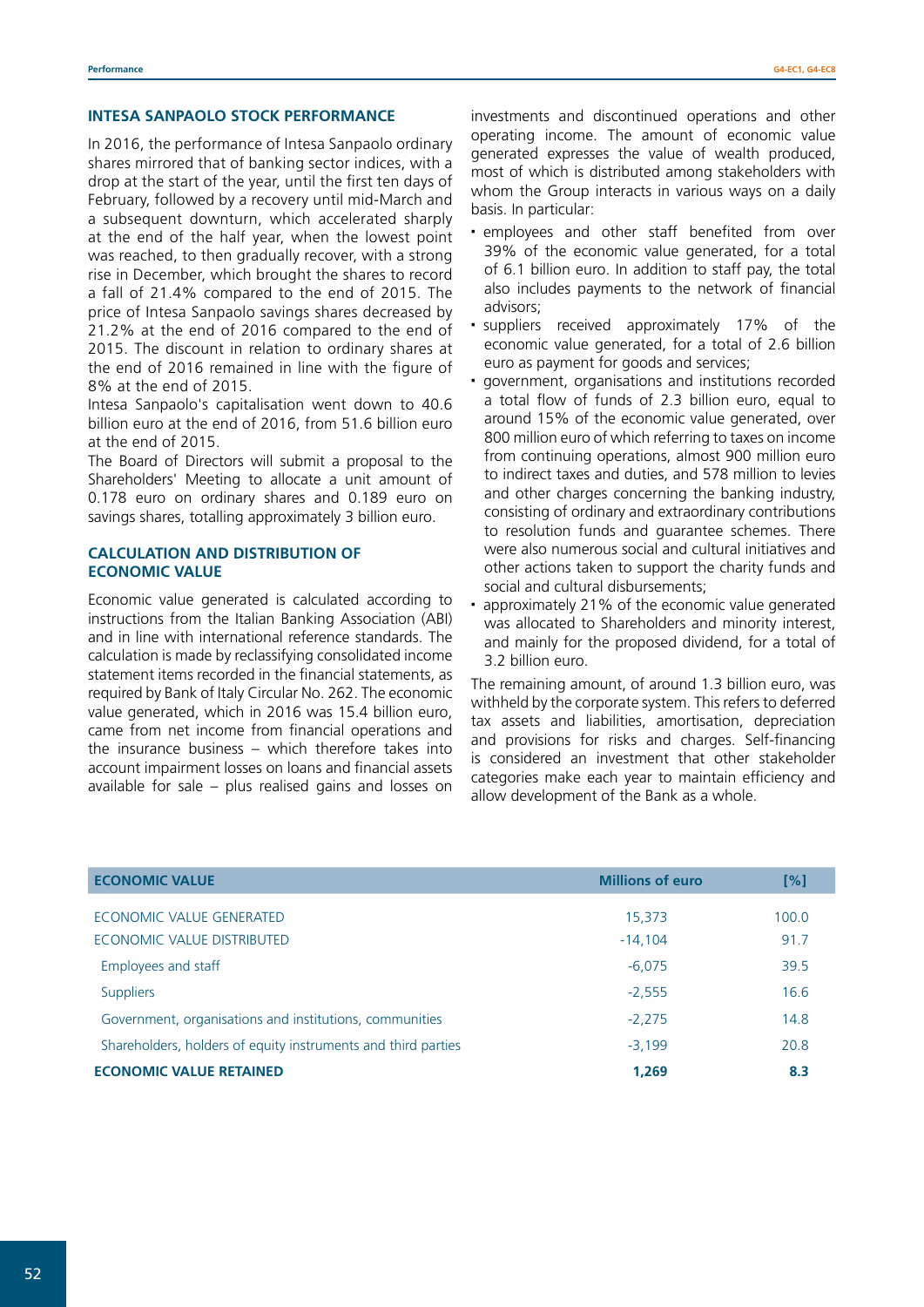

# **MANAGEMENT OF BUSINESS RISKS**

In 2016, the usual close oversight of risk-acceptance strategies was maintained, which are summarised in the Group's Risk Appetite Framework (RAF), and in particular a specific RAF was defined for credit risk (Credit Risk Appetite Framework - CRA). This identifies areas of growth for loans and areas to control using an approach based on ratings and other predictive statistical indicators, to steer the growth in loans, optimising the management of risks and expected loss. In 2016, the CRA was implemented with credit process restrictions, through the quantification of specific limits that define the maximum risk tolerated for the most risky transactions. The limits identified are approved in the RAF and continually monitored by the Credit Risk Management Head Office Department. In 2016 a project launched in 2015 continued, identifying qualitative information such as success factors for SMEs (sector, innovation, certification, patents, brands, training, awarding legal ratings etc.), their competitive positioning (performance, sales trend, etc.), aspects connected to the presence of risks, investment policies adopted and forecasts, and membership of networks and supply chains.

These factors were identified by internal entities of the Bank (Risk Management, Credit and Marketing) and are currently being examined by the European Central Bank to be included, with full entitlement, in the new rating model which will have an impact on both credit granting and pricing procedures.

In line with Supervisory provisions, the systematic monitoring of Significant Transactions was introduced in 2014, and namely of transactions that may result in a potential significant change in the Group's risk profile. These include: acquisition or disposal extraordinary transactions which significantly alter the scope of Group risks, with a potential impact on the overall risk profile as defined in the Risk Appetite Framework (RAF); transactions that have an impact on specific risks identified in the RAF and any other transactions specifically characterised by

the presence of potential risks which cannot be regularly quantified ex ante, or because of the high risk relating to each individual transaction (e.g. renegotiation or credit restructuring transactions).

# **CERTIFICATION OF SOCIAL RESPONSIBILITY GOVERNANCE**

The Code of Ethics, which sets out voluntary commitments for managing relations with all entities both in and outside the Group, is the regulatory tool that includes social and environmental issues in company processes, practices and decisions. The Code specifically provides the basis for company culture and reference values for the conduct to adopt with stakeholders and is therefore a document that follows developments in the Bank's operating context, guaranteeing the utmost transparency and consistency in relationships of trust with stakeholders. The Code of Ethics was revised, with approval given in December 2016 by the Board of Directors. The revision concerned the corporate governance model and:

- customer relations, also as regards financial inclusion and project finance, specifying the standards and guidelines adopted;
- supplier relations, with information about awareness of sustainability issues and equality;
- relations with the community, with information about empowering, safeguarding and promoting historic, artistic and cultural heritage.

The revision also indicated the model implementing the Code, clarifying the role of the CSR Sub-Department in activities implementing and governing the Code, with specific reference to monitoring the consistency of company decisions and involvement in developing actions to disseminate a culture of sustainability. In this framework, the Sustainability Report provides an overview of the consistency of actions in relation to the Code's principles.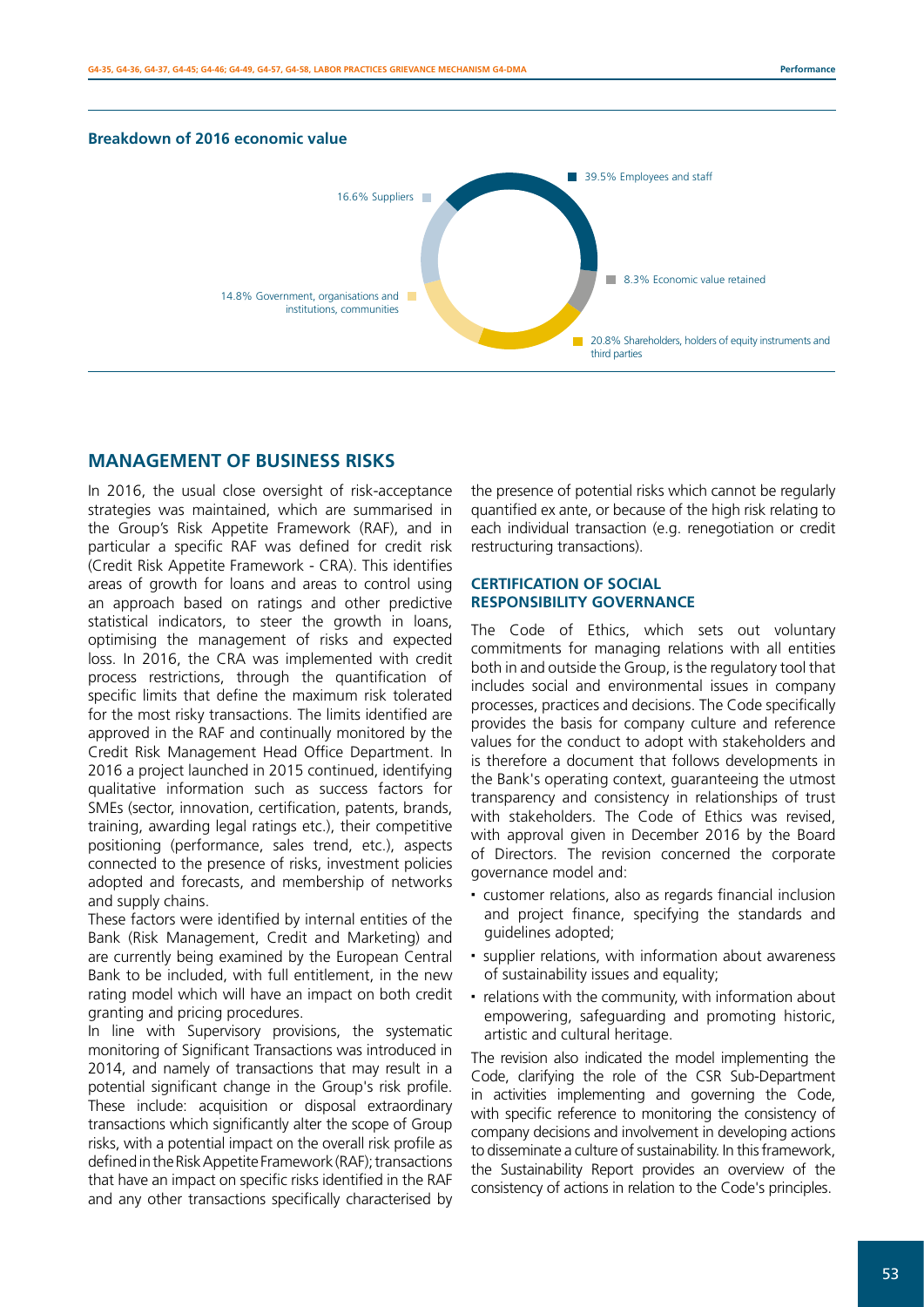Compliance with the principles and values in the Code of Ethics is also monitored with the assistance of the Internal Auditing Head Office Department, to report annually to the Management Control Committee and Supervisory Authority pursuant to Legislative Decree No. 231/2001. The Compliance and Auditing functions monitor activities concerning the Bank's ethical and social responsibility commitments. The process to monitor the Code of Ethics – integrated with Sustainability Report management processes – includes an audit and relative certification by an independent body on the level of implementation of the Code's principles within the Group, pursuant to the principles

 and contents in the Guidelines as of ISO 26000. The certification indicates the methodology adopted and results, separately assessing activities concerning respect for human rights.

As regards alleged infringements of the Code of Ethics, based on provisions in the Code and in company regulations, the CSR Sub-Department receives, processes and checks complaints which may be sent by any stakeholder, and then replies, together with the units involved, guaranteeing that persons reporting information are protected from any type of retaliation, discrimination or penalisation and ensuring the utmost confidentiality, save for legal obligations.



#### **Reports of non-compilance with the Code of Ethics**

In 2016, 82 reports of non-compliance with the Code of Ethics were received: 70 refer to Italy and 12 abroad. The total number of reports increased from the previous year, due to the complex ongoing economic situation and stakeholders' new awareness of engagement with the Bank. Most of the reports (67) were from customers. A recurrent theme is the accessibility of branches and services (10 reports), and in particular new problems due to the ageing of the population in relation to new technologies. Moreover, responsible conduct in credit management, in the case of particularly delicate situations, was also an issue that was raised (17 reports). In this regard, the Proactive Credit Unit reviewed seven reports with a positive outcome for four customers in particular difficulty. First-time reports from customers who have immigrated (5 reports) suggest the need for the Bank to adopt new approaches more focussed on cultural diversity. As regards information reported about people, two reports were received from trade unions

concerning alleged pressure on branch personnel to achieve business results. One report concerned the smoking ban on company premises, with new signs and procedures now in place. Issues concerning nondiscrimination were carefully monitored.

As part of a global campaign, numerous complaints were received about Intesa Sanpaolo's involvement in project finance in the pool of banks funding the DAPL (Dakota Access Pipeline): this pipeline will transport crude oil in the United States, from North Dakota to Texas, and is opposed by the Standing Rock Sioux Tribe. The funding was screened using Equator Principles and given an A risk rating (see the website [\[i\]](http://www.group.intesasanpaolo.com/scriptIsir0/si09/sostenibilita/eng_equator_principles.jsp)).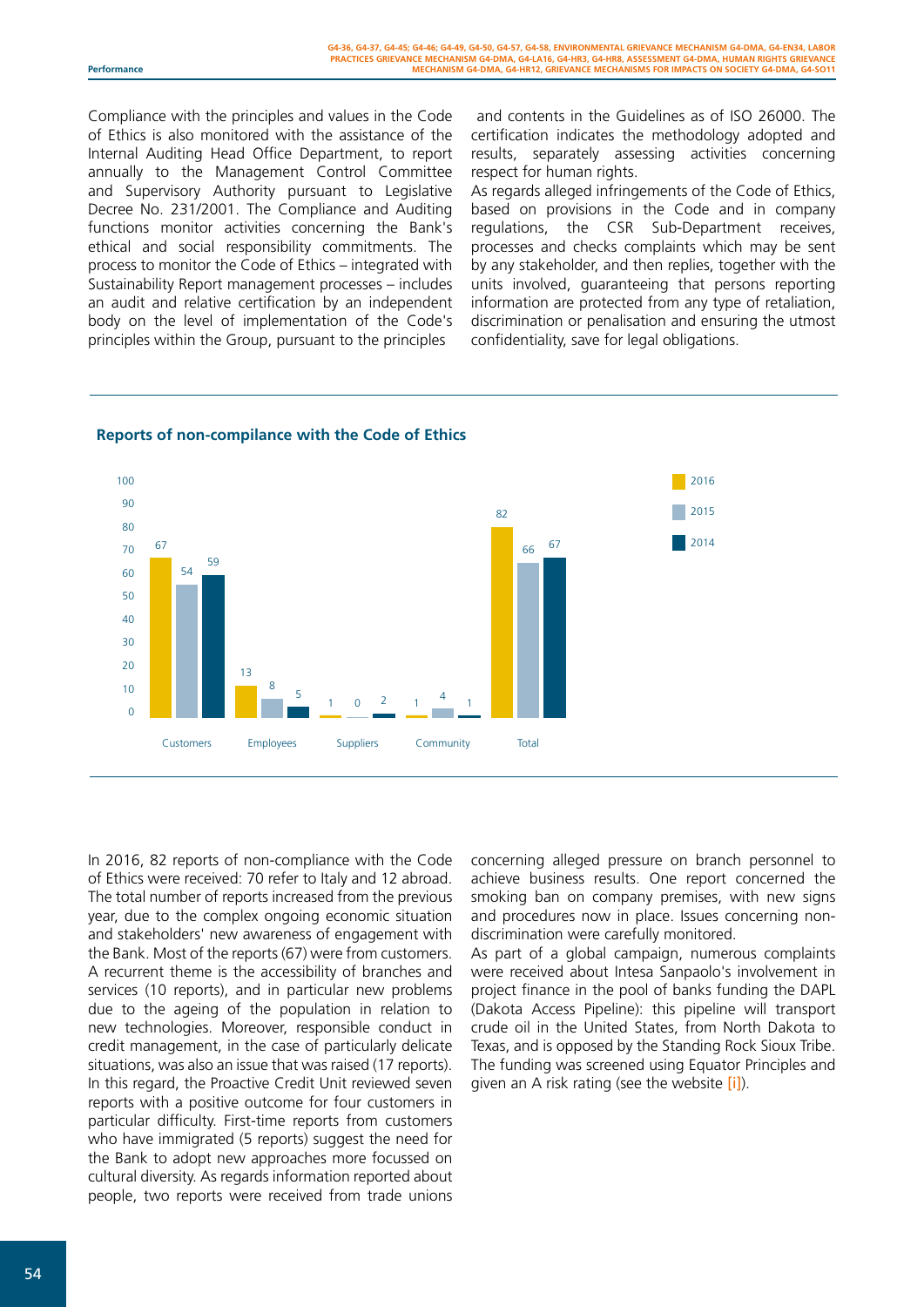#### **REPUTATIONAL RISK ASSESSMENT AND MANAGEMENT**

Considering the increased awareness of business ethics and growing interest of investors in the measurement of intangible assets, Intesa Sanpaolo has developed a model to manage its reputation, with a view to preventing and minimising potential negative effects.

Intesa Sanpaolo's reputational risk governance model has a strategic supervisory and control function overseen by corporate bodies and in particular by the Risks Committee which is on the Board of Directors.

The reputational risk management system is based, on the one hand, on systematic and independent monitoring by company entities with specific duties to protect reputation, and on the other hand, on a Reputational Risk Management process steered by the Enterprise Risk Management Head Office Department – in agreement with the Chief Compliance Officer as regards non-compliance risks.

With reference to the Reputational Risk Management process, the main evidence provided by company functions can be used to identify and define the main risk scenarios the Group is exposed to, which are assessed by company management to identify, where necessary, adequate communication strategies and specific mitigation actions.

In particular, this processes uses the outcomes and findings from: compliance risk management activities, internal and external communication, monitoring of anti-trust regulations, investor and rating agency relations, stakeholder engagement and materiality analysis as part of Sustainability Report management processes, as well as monitoring of the adoption of the Code of Ethics (see the sections: "Relations with stakeholders: engagement" and "Certification of social responsibility governance").

#### **VALUE OF THE BRAND**

In the banking sector, where products and services are intangible, the image and reputation of a bank have a great importance in influencing decisions and perceptions of consumers. Aware of the fact that the brand is a major strategic asset, Intesa Sanpaolo is always focused on the measurement, enhancement and protection of the image and reputation of its brand.

For this reason, Intesa Sanpaolo has been involved for several years in an observatory on the Group's brand, to assess developments over time, in view of the social/ political/economic framework and reference sector.

In 2016, in a highly unstable climate in the banking industry, Intesa Sanpaolo stood out for its solidity and financial strength. The synthetic score of its image on the population, constructed by Ipsos based on 26 issues, ranked it at the top of the banking system and well above the average for market image.

The brand, as a corporate asset, is also economically quantified each year by the Bank's internal bodies in order to measure its value. To this end, an average of three important international estimation models is used: Brand Finance, Hirose and Royalty Relief. This value is also compared with synthetic brand equity indices calculated by leading research institutions based on: visibility, image and ability to attract new customers. Special attention was also paid to monitoring online image, where network engagement platforms can identify discussion volumes, main sources of discussion, as well as the issues and mood/sentiment of these conversations. In 2016, Intesa Sanpaolo retained its position as the third most talked about brand, with top ranking for conversations about customer communication and services. Intesa Sanpaolo is increasingly active on social media, with Facebook taking the lead for the number of followers.

Aware that every contact with the brand is a chance to shape the Company's image, the effects of sponsorship and cultural activities on image and reputation are monitored.

The successful sponsorship of Expo, centred on sharing experiences and emotions, encouraged the Bank to continue its involvement in art, creativity, projects, ideas, history and music. In this context, the Bank made a novel and innovative decision to be a main sponsor of X Factor 2016. Post-sponsorship surveys showed positive outcomes about image and reputation from people who remembered the sponsorship, compared to those who didn't. The sponsorship was effective in assisting brand positioning and increasing brand consideration, above all among younger people. Trust in the brand went up by 29% among people watching the programme on tv.

#### **VALUE OF THE INTESA SANPAOLO BRAND**

Considering Brand Finance assessments and adopting internal models based on the Hirose and Royalty Relief methods, a value close to 6 billion euro can be attributed to the Intesa Sanpaolo Group brand (considered as indicative), based on 2016 data. This figure is slightly up on the previous year, in a context where the perception of brand value of main competitors decreased.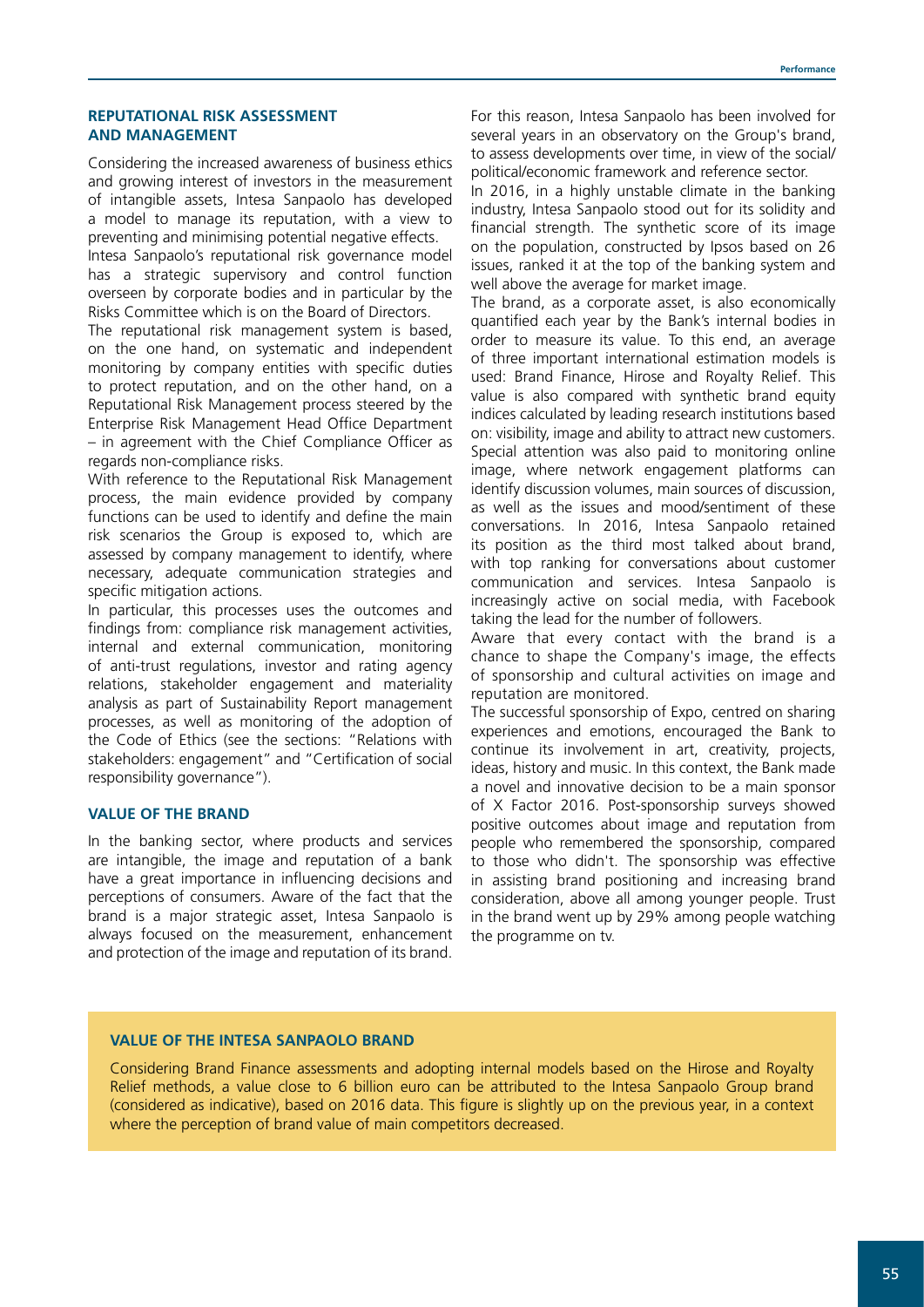# **MANAGEMENT OF SOCIAL AND ENVIRONMENTAL RISKS IN LOANS**

Considering environmental and social risk in loan management is required not only for large-scale projects screened using Equator Principles, but also for the transactions of some types of Bank customers, most exposed to these risks.

To identify the most effective procedures to assess social/environmental risks associated with the activities of business customers, the rating assessment model already includes a specific questionnaire on company exposure to these risks.

During 2016, activities already adopted in 2015 to assess environmental risk were completed. In particular, the questionnaire on environmental risks to give to customers was revised and the target group of business customers was analysed, using criteria relating to their relative economic segments and size.

During the test stage, a defined sample of customers will be requested to compile and sign this questionnaire. The data obtained will be used by the Bank, along with the other qualitative and quantitative information, in the overall assessment of the credit worthiness rating of the customer/applicant and included in the loan granting process. Based on test results, procedures for adopting the process on a larger scale will be evaluated.

In September 2016, Intesa Sanpaolo signed an agreement with the Christian Union of Business Executives (UCID), with the aim of promoting the personal commitment of businessmen and women to adopting virtuous behaviour for the common good of all stakeholders. According to the agreement, Intesa Sanpaolo will take into account qualitative information processed by the GRSI® model when assessing the credit rating of companies which are members of the UCID. The GRSI® model measures the degree of social and environmental risk of a business and correlates that risk with the company's competitive strength and ability to create economic value, through safeguarding social and environmental aspects of management, in relation to a reference benchmark.

# **THE EQUATOR PRINCIPLES**

The evaluation and management of social and environmental risks is fundamental in the case of loans for large industrial and infrastructural projects.

The Equator Principles (EPs or Principles) are international guidelines for banks that adopt them on a voluntary basis in managing risks arising from project financing. Applying these Principles in a structured, integrated manner in a bank's operations also allows emerging risks to be managed in countries that are vulnerable from a social and environmental viewpoint and in sensitive sectors.

The Principles, based on criteria of the World Bank's International Finance Corporation (Performance Standards) concern: assessing social and environmental impact in projects to finance; protecting workers' rights; preventing pollution and promoting energy efficiency; risks to the health and safety of communities in countries where activities are carried out; consulting populations concerned and protecting their rights; safeguarding biodiversity and the sustainable management of natural resources; preserving cultural heritage.

The EPs envisage the assignment of a risk category to projects to finance (A indicates a high level of risk, B medium, C low), based on variables such as the socio-environmental characteristics of the country, the industrial sector and characteristics of the project in question.

The scope of the Principles includes the technical form of Project Finance and business loans, if earmarked for the development of a specific project; the EPs apply to the two forms of loans, if above the threshold of 10 and 100 million USD respectively.

# **The social and environmental risk assessment process according to the Equator Principles**

Intesa Sanpaolo's "Operating Guidelines for implementing the Equator Principles" are included in the Group's credit policies, in order to identify, from the application stage, all loans covered by the scope of the EPs.

The Guidelines require higher-risk projects, and medium-risk projects if necessary, to be assessed by an independent advisor who identifies the main social and environmental impacts. The independent assessment (due diligence) provides suggestions and recommendations in the event that the work performed has to be integrated with in-depth studies or mitigation measures to ensure that the project meets the requirements of international standards.

Mitigation actions requested are included in contract requirements and monitored with a frequency based on the level of risk identified.

Customers are required to submit regular reports demonstrating implementation of the mitigation measures required by the Bank and which may also be verified by on-site inspections. In the event of non-compliance with the agreed conditions, the Bank may take appropriate measures, to be evaluated on a case-by-case basis.

Part of the assessment process also envisages the involvement of local communities, in order to understand possible social impact and identify further mitigation measures. In fact, the Equator Principles imply an ongoing relationship with stakeholders, from the design phase and throughout the entire project, via stakeholder engagement and a process to manage complaints (grievance mechanisms).

# **Participation in the international debate**

Adoption of the Equator Principles also means participation in the association activities and the international debate conducted by the EP Association. Once again, in 2016 Intesa Sanpaolo participated in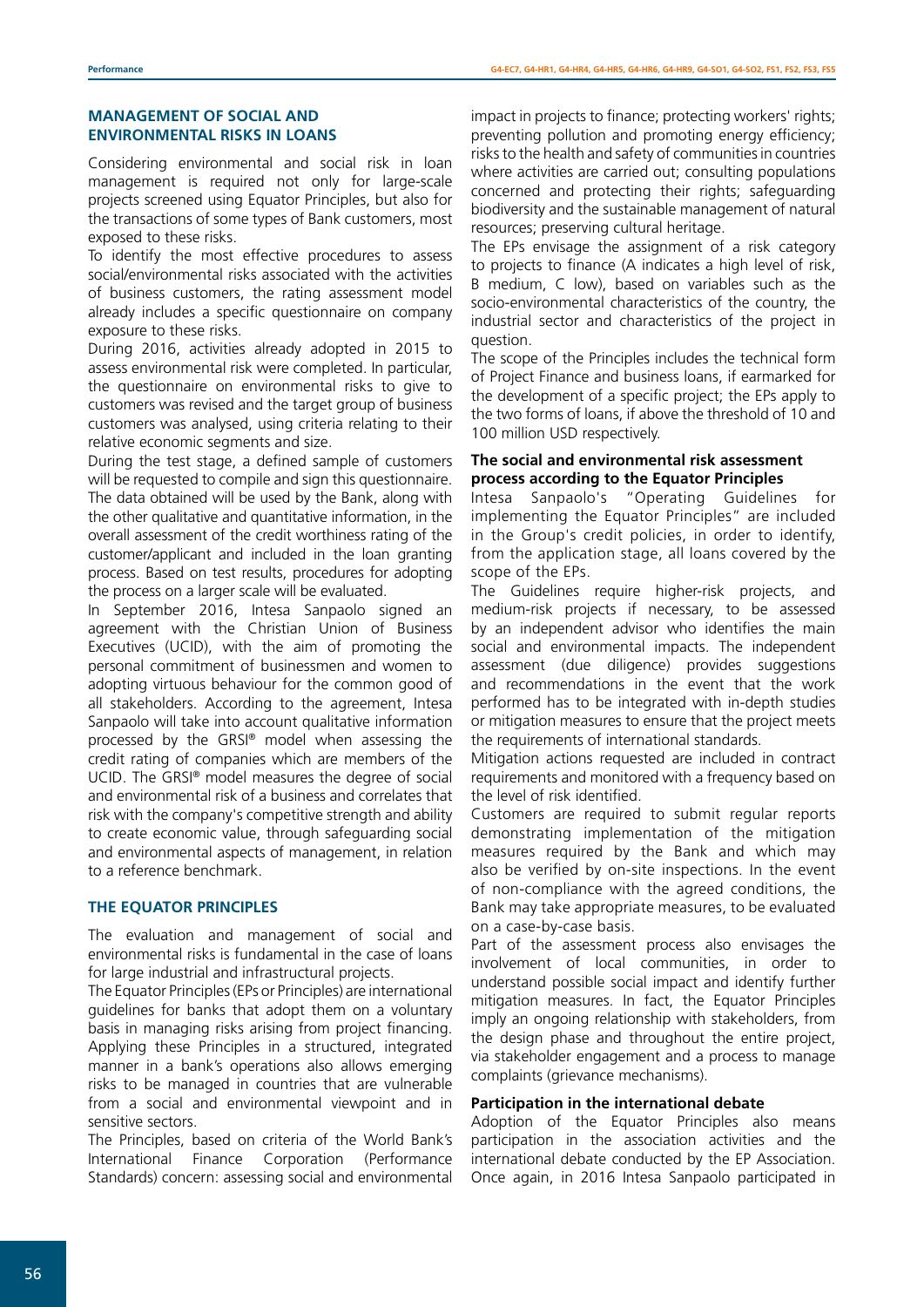annual events dedicated to members and in conferences with other member banks, and also meetings with our stakeholders – mainly the IFC, NGOs and the industry business associations. Lastly, the Bank continued to make its contribution to discussions on the issue of biodiversity, as part of the specific Work Group created in 2013 (Cross Sector Biodiversity Initiative).

#### **Projects completed in 2016**

Since 2007, 315 loans have been screened based on the Equator Principles with financial closure, of which 14 in 2016.

In 2016, the amount agreed for projects following the Equator Principles assessment process, totalled 2.04 billion euro, equal to approximately 10% of the total amount agreed for loans in the scope of the Principles<sup>1</sup>. This scope includes all Intesa Sanpaolo entities involved in project finance to which the Principles are applicable, in Italy and abroad, and three international banks: VÚB Banka, Privredna Banka Zagreb and Alexbank.

The table below shows the number of projects that were financially closed in 2016, with breakdown by category.

|                                                            | Total. | <b>Category</b><br>А | Category<br>В | <b>Category C</b> |
|------------------------------------------------------------|--------|----------------------|---------------|-------------------|
| <b>Project</b><br>finance                                  | 11     |                      | 6             |                   |
| <b>Business</b><br>loans<br>associated<br>with<br>projects | 3      | 2                    |               |                   |

### **CONTROVERSIAL SECTORS**

Banks are required by numerous entities and organisations to make responsible financial management choices in controversial sectors such as armaments, nuclear energy, and fossil fuel extraction. In particular, specialist NGOs, groups from civil society and customers are increasingly involved in pressure and awareness campaigns targeting Banks' decisions.

Intesa Sanpaolo is aware of the importance of correctly and responsibly managing funding, according to social and environmental sustainability criteria, and focuses specifically on the in-depth study of issues associated with the most sensitive sectors. In recent years studies on the coal, waste-to-energy and water industries have been conducted and circulated within the Group.

Among the sensitive sectors monitored by the Bank, the production and trade of military weapons is of particular importance and is governed by an internal policy.

Group rules on transactions in the armaments industry ban any type of banking or financing activities connected with the production and/or trade of controversial weapons and/or weapons banned by international treaties and in particular: nuclear, biological and chemical weapons; cluster bombs and munitions;

weapons containing depleted uranium; AP mines.

Save for the above ban, transactions and financing relative to the production, domestic sales/purchases, imports, exports, EU transfers and the transaction of armament material used on a permanent basis by the armed forces and relative entities, as well as by local police forces, are permitted: a) in and between countries within the European Union and NATO; b) regardless of the country of production and / or origin of the weapons, if the end user is a Ministry, an Italian Governmental Authority, the Italian armed forces or police. Any exceptions shall be authorised by the Managing Director and CEO.

In 2016, the total number of transactions reported to the Ministry of Economy and Finance, referring to loan disbursements and payments amounted to 408 million euro.

A project is underway to produce a self-regulation policy for financing in sensitive sectors, starting from the coal and oil & gas industries.

#### **HEALTH AND SAFETY RISK MANAGEMENT**

In compliance with regulations in force and with the most important national standards, Intesa Sanpaolo adopted an Occupational Health and Safety Management System, identifying within its organizational structure, responsibilities, procedures, processes and resources for implementing the corporate policy on the protection of employees. Risks to the health and safety of employees are evaluated according to a multidisciplinary approach, considering the combined effect of the environment, processes and equipment with the subjective conditions of workers.

Constant workplace monitoring, the reporting of risks, accidents and incidents and the annual programme for risk mitigation allowed the Risk Assessment Report be kept up to date and available to all employees.

The risk management process adopted at Group sites, in close association with relevant company functions, made it possible to reduce risks overall. As in previous years, measures adopted in 2016 led to a reduction of around 20% in critical factors.

In relation to the new branch concept, the Safety Department evaluated the impact of solutions adopted, in terms of employee health and safety. In particular, issues connected with environmental factors and namely the microclimate, lighting and noise, as well as the ergonomics of new workstations, were assessed. The assessment process continued with the on-site evaluation of pilot branches in Milan, Rome and Turin, using highly specialized personnel. The assessment of ergonomics checked compliance with regulations. A questionnaire on staff's perception of the ergonomics of workstations was also given out at pilot branches. Compliance with microclimate requirements was also assessed through environmental monitoring at the pilot branches.

This approach made it possible to turn evidence into

<sup>1</sup> The percentage only refers to project finance transactions, excluding project related corporate loans.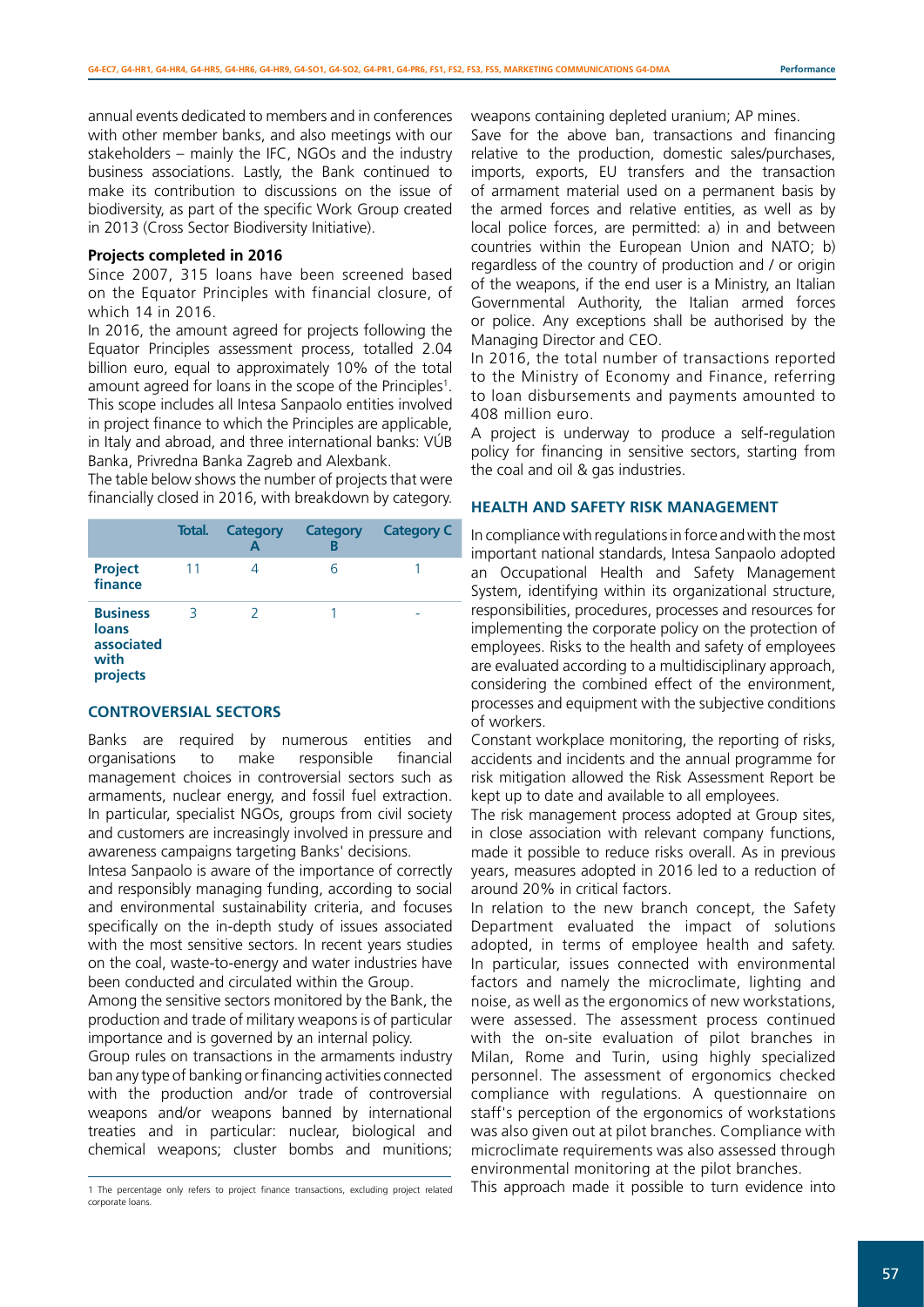concrete proposals for improvement, which in turn were shared with the working group and in particular with the department in charge of property planning. Identified solutions have been adopted at the new concept branches being developed.

The same level of involvement and assessments took place starting from the last quarter of 2016 for the "New Office Concept for Governance Entities" project, which the Company has launched to trial innovative layouts, for management areas as well.



#### **Assessment of work-related stress risk**

To mitigate work-related stress risk arising from critical areas identified during assessment activities, specific measures were defined in 2016 (summarised in the Risk Assessment Report), by context and work content, referring also to agreements signed in October 2015 by Intesa Sanpaolo and trade union organisations. During the year, the effectiveness of measures taken for critical aspects identified during the in-depth assessment, was analysed.

A specialist from the Department of Clinical and Community Science, Milan University, conducted 5 control Focus groups involving 43 colleagues, to further investigate the changes perceived by these people during the year, following measures adopted by the company after the agreements were signed.

As regards Online Branches, and as part of activities to revise the stress risk assessment, the Bank decided to repeat the in-depth assessment stage using specific questionnaires produced by Clinica del Lavoro di Milano Luigi Devoto – a centre specialising in occupational medicine (which oversaw the first assessment), as well as the subsequent focus groups held by psychologists from this centre. Activities already involved the Lecce and Milan offices in 2016, with a total of 6 focus groups, and 2017 planning is now underway. One of the objectives is to check the effectiveness of measures adopted by the Bank in terms of a greater variety of work duties, greater opportunities for professional growth, the possibility to change entity, switching from the Online Branch to retail branches and vice versa, improved environmental comfort, with a review of office layouts and the use of relaxation areas.

Regarding the overall assessment concerning workrelated stress situations at the Intesa Sanpaolo Group and in order to identify any mitigation measures, the

results of the epidemiological report of the last three years were taken into account. This report documents the general health of more than thirteen thousand employees (in 2016 alone, company-appointed doctors performed more than 6,000 health inspections and in 98% of cases these inspections were completed with a fit for work rating and in 2% of cases the fit for work rating was pending).

#### **Working safely**

With regard to the protection of employees and customers by taking action to prevent branch robberies and manage employees in emergency situations, personal protection continued to be the key principle behind all initiatives undertaken to protect branches from the risk of robbery. A number of activities were carried out for the systematic prevention of risks and the mitigation of existing and potential vulnerabilities, through the consolidation and innovation of technological security measures, plus the development of information tools and a culture of integrated security as well as the publication of operating procedures.

The analysis of robbery risk at branches continued: following improvements to security systems already in place, the level of protection at high risk sites and specific branches was followed up.

Robberies have been on the decrease for several years now. In 2016, the number of "professional" robberies (that produce the greatest impact in economic terms and on staff) went down.

Prevention activities already adopted with specific action plans to modernise branch security systems (with particular attention paid to branches with safety deposits and security boxes), and a plan to replace security guard services with technological services, helped to achieve results that met expectations.

As part of the "post-robbery support" programme, 63 specialist sessions were held by qualified doctors and psychologists from Milan University, involving around 200 members of staff. Initial counselling was held, with "debriefing techniques"<sup>1</sup> i.e. understanding what happened, what worked and what did not, and managing the potential trauma of personnel; a second "follow-up" stage then took place to assess the restabilisation of pre-event emotional and psychological conditions. Since 2016, medical assistance has been provided in the case of all attempted or actual robberies, regardless of their severity. The psychological support programme was also extended to cases where colleagues have been attacked, as well as for natural disasters, such as the recent earthquakes in Italy.

Activities continued to implement the database prepared in 2015 on information about personnel involved in robberies, also in the case of relocation to other branches, to identify and pay particular attention to victims of several robberies, planning tailor-made support and focussing in particular on

<sup>1</sup> Psychological/clinical intervention to eliminate or alleviate the emotional consequences of an emergency situation.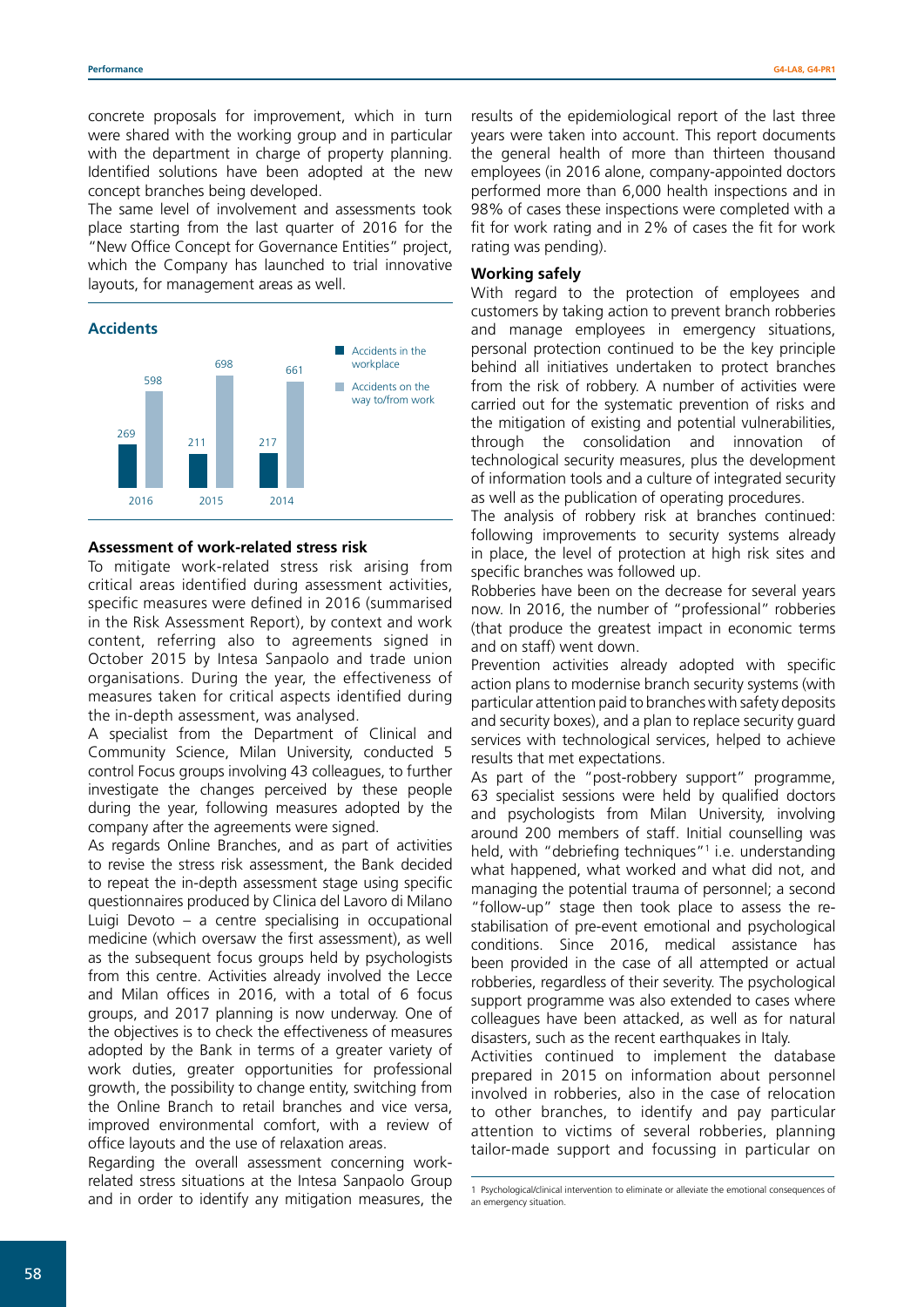situations that could more easily turn into posttrauma stress disorder. For very severe cases, because of injury or severe involvement by employees, specialist psychologists from Milan University are called in immediately to provide an even more structured support programme. In all cases, the local companyappointed doctor is available to assist requesting employees, with medical examinations to assess if they are fit for work, following the traumatic event.



During 2016, the security information programme continued, with domestic network updates, classroom courses and online training sessions, as well as the alignment of contents with new risks.

In managing events related to natural disasters and crisis events, activities to maintain and consolidate oversight, business continuity solutions and crisis management mechanisms confirmed their effectiveness, allowing for service continuity and customer and staff protection. As regards specific aspects of business continuity, activities continued to expand the model to include Banks and Group Companies. In particular, the new Group Business Continuity Management (BCM) model, aligned with requirements of the Bank of Italy Circular of 285/13 which requires an extensive approach to defining organisational and business continuity measures commensurate with risk levels was extended to include international banks. In keeping with projects started in 2015, training workshops were held for BCM officers from all international banks.

#### **IT RISK PREVENTION**

For the Group's Italian banks and for some of its international banks, Intesa Sanpaolo has activated an anti-fraud system that analyses all transactions carried out via Internet Banking in real time and identifies those considered questionable. Alerted transactions are verified at a central level by a specialist team that checks the truthfulness and accuracy, directly contacting customers and unknown transactions are revoked. If the customer cannot be contacted by telephone, the branch is notified immediately in order to find another

contact method. In the event of ascertainable fraud or fraud attempt, the customer is also assisted in filing a report with the relevant authorities. All customers are informed about the rules of conduct for a proper and safe use of online tools (e.g., updated anti-virus software, detection of phishing emails, correct use of personal codes, etc.). A section on the company intranet has been set up, to promptly inform branches about new phishing campaigns.

Constant monitoring of fraud resulted in the blocking of nearly 10 million euro of fraudulent transactions for retail customers and around 21 million euro for corporate customers in 2016.

During 2016, the process to consolidate the Intesa Sanpaolo CERT (Computer Emergency Response Team) was started. The team was appointed as the operating interface for critical cyber events concerning external stakeholders, and as a promoter of cyber security awareness, through specific project actions and cooperation. CERT was involved in initiatives at various levels: in Europe, with involvement in the European Cyber Security Organization (ECSO); at a financial industry level, with a proactive and key role in setting up the sector CERT (CERTfin); with the Postal Police forces; at a national level, supporting the adoption of the National Cyber Security Framework for its own supplier chain.

The Group CERT is also active on various fronts, including participation in Cyber Threat Intelligence (FS-ISAC, BitSight, Recorded Future) services, internal infosharing services (Banks and Group Companies) and external infosharing services (national CERT, CERTFin, other CERTs) and reporting to supervisory authorities in the case of serious IT security incidents.

During the year, projects/activities for the forwardlooking definition of policies and processes to internally manage cyber security were focussed on in particular. For example, the 2016/2017 Cyber Security Programme was launched, which aims to increase Group maturity through a more efficient and effective management of threats and to consolidate expertise and structures necessary to mitigate risk from cyber attacks. Activities to analyse the management of citizens' digital identity, which are a part of the government's digital agenda (SPID), continued, as well as activities on cryptocurrencies.

As in previous years, the Bank remained committed to obtaining and maintaining independent certification of its own security and business continuity activities as a guarantee of the quality and adequate monitoring of the services it provides [\[i\]](http://www.group.intesasanpaolo.com/scriptIsir0/si09/sostenibilita/eng_policy.jsp?tabId=certificazioni&tabParams=eyd0YWJJZCc6J2NlcnRpZmljYXppb25pJ30_).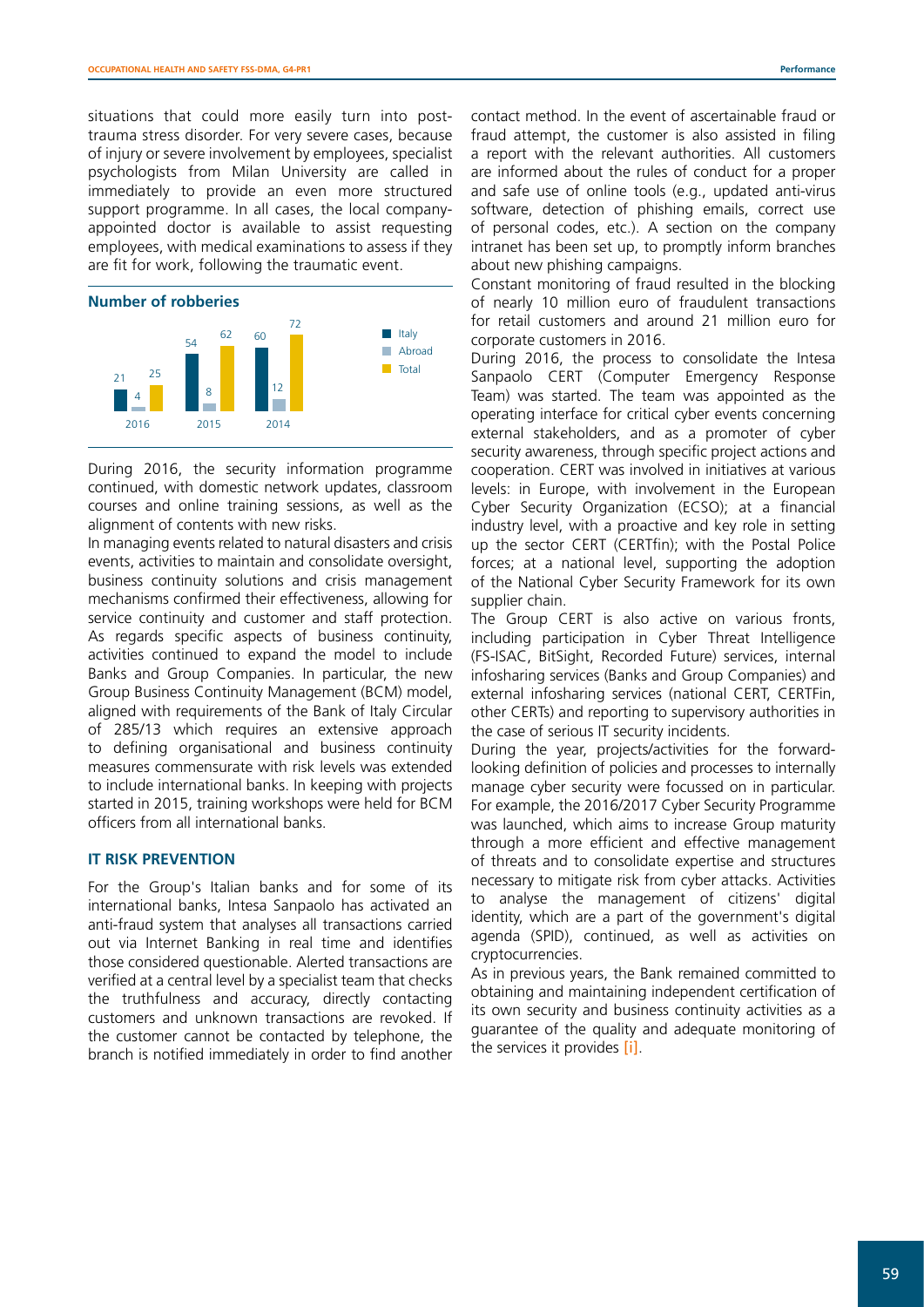# **SUPPORT FOR THE BUSINESS SYSTEM**

In keeping with the 2014-2017 Business Plan, Intesa Sanpaolo continued to support the development of the "real" economy and communities where the Group operates.

In 2016 Sanpaolo granted new medium/long term loans to the real economy for approximately 56 billion euro (48 billion in Italy, up by 16% compared to 2015). Of this total amount, 40 billion (up by 19% compared to 2015) comprised loans for households and SMEs.

Information from the Intesa Sanpaolo network represents a unique source of data about local economies and the Research Department prepared an internal survey for managers of Banca dei Territori Division businesses to give their opinions on the economic situation: albeit with considerable differences among segments and geographic areas, the businesses rated economic recovery and an approach that was only moderately in favour of investments, due to uncertainty and bureaucracy.

To support growth and benefit the business community, actions targeted credit access and support for customers still in difficulty (Proactive Credit, agreements at an ABI and Confidi level to facilitate access to loans and the renegotiation of mortgages), a reduction in loan disbursement times, microbusinesses (self-employment, young entrepreneurship), the development of SME production chains, industry agreements (with Confindustria, Confcommercio, Confagricoltura and Coldiretti), activities serving the Third sector, the disbursement of loans along with international banks for investment projects (EIB, EBRD and others), training and the promotion of new forms of entrepreneurship (women in business, businesses managed by people from non-EU countries), loans and services for businesses investing in internationalisation and innovation.

# **CREDIT ACCESS AND SUPPORT FOR CUSTOMERS IN DIFFICULTY**

The adoption in full of Proactive Credit management processes, to assist customers in potential difficulty, made it possible to promptly identify the first signs of tension so that 24,000 Italian companies could return to a performing loan position (over 52,000 since 2014) from a non-performing loan position in 2016 (use equal to 1,673 million euro).

The "2015 credit agreement", signed on 31 March 2015 by ABI and main trade associations and in effect since 31 December 2017, includes targeted initiatives to access loans, for:

• recovering companies, with the possibility for all SMEs "in good standing" to suspend principal payments on their loans for a maximum of twelve months and extend the amortisation schedules of their mortgages and due dates of their short-term loans and credit for farm activities;

- developing companies, in support of the entrepreneurial projects of SMEs;
- companies and the Public Administration, for the factoring of companies' claims on the Public Administration.

Overall, transactions suspended in 2016 numbered 1,541 for a total residual debt of 725 million and 90 million euro in deferred debt. For the extensions, accepted applications were 136 for a total residual/ deferred debt of 47 million, while recapitalisation loans were 36 for a total amount of 8 million. In 2016, Intesa Sanpaolo disbursed 582 loans through the "Imprese in sviluppo" (Business Development) initiative, for 222 million euro. The factoring of companies' claims on the Public Administration resulted in 46 loans for 1.3 million euro.

Intesa Sanpaolo cooperates with major Confidi organisations that issue guarantees (with 50% coverage on average) in favour of the Bank, facilitating businesses' access to short, medium and long term financing for business and production activities. Agreements with Confidi organisations (particularly for the use of the Guarantee Fund pursuant to Law No. 662/96, which provides for operational development against a State guarantee, with a reduction in capital absorption for Banks and Confidi), had a beneficial impact in terms of price and/or the higher number of loans disbursed. In 2016, 14,400 loans guaranteed by Confidi were granted for a total of over one billion euro.

Since 2013, Intesa Sanpaolo has adopted specific processes and procedures for loan renegotiation, which enable SMEs in temporary financial difficulty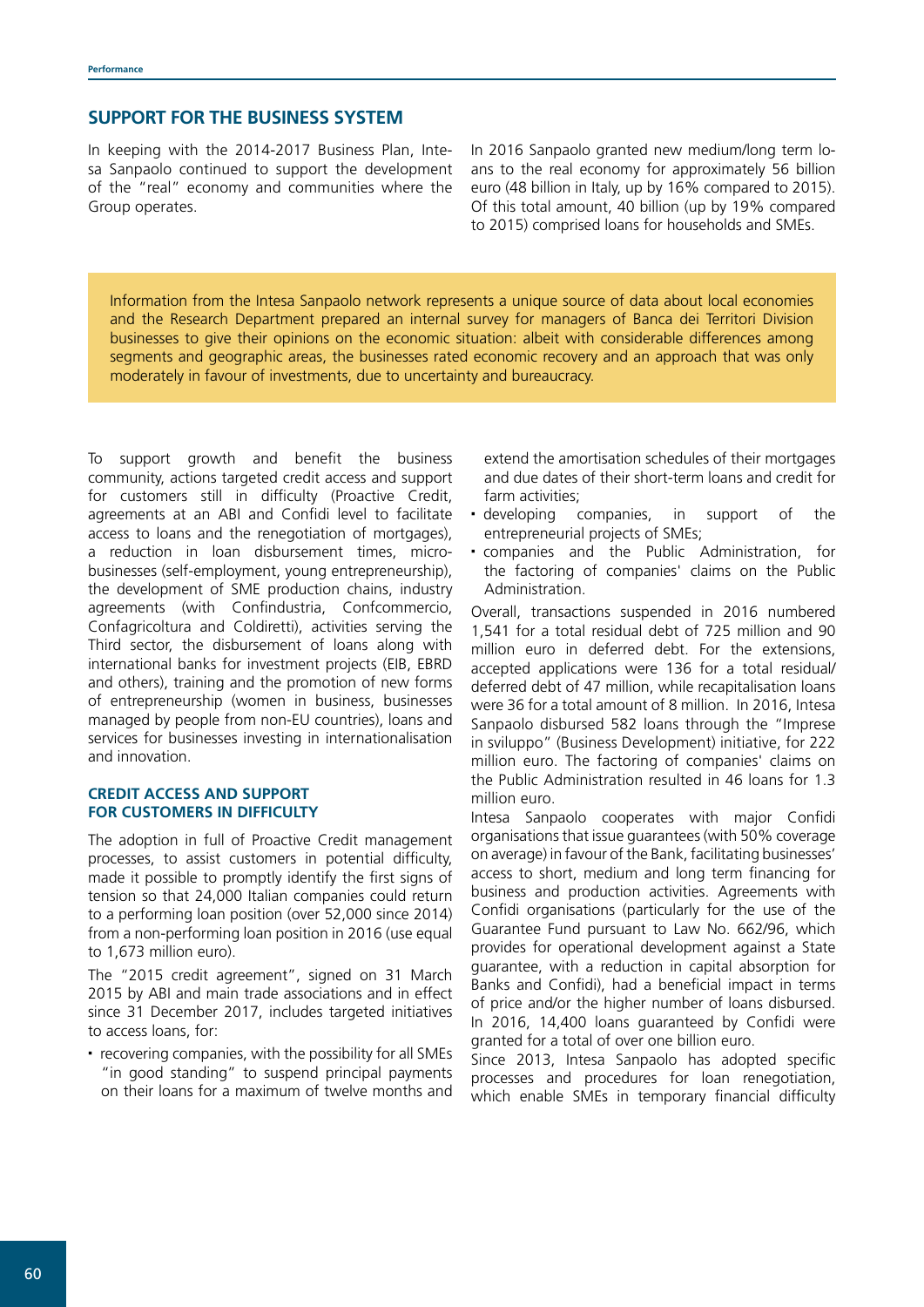to renegotiate loans, facilitating the sustainability of financing by extending the duration of the repayment plan for residual debt, so that repayments can be based on actual available cash flows. This allows for the prompt monitoring of positions which, despite being affected by temporary financial difficulties, show solid prospects of positive development.

During 2016, loans with payment arrears were renegotiated for over 2,500 Corporate customers and Retail Companies. In addition, 263 lease agreements for Corporate customers and 175 for Retail Companies were reviewed.

The adoption of new credit management processes made it possible to reduce net flows from performing to non-performing positions to 3.1 billion (down by 46% compared to 5.7 billion in 2015).

#### **REDUCTION IN DISBURSEMENT TIMES**

The reduction in disbursement times is important to facilitate credit access: a Mediocredito Italiano project, which covers all product ranges (medium/ long term loans, leasing and factoring) was adopted, with a monitoring system for disbursement times, the digitalisation of documents and formalities from the Sales Function to the Credit Function and the introduction of a pre-assessment stage, to speed up the assessment process relative to real estate. Average disbursement times were shorter, compared to 2015, decreasing from 23 to 17.7 days for MLT loans; from 25.2 to 23.9 days for leasing and from 17.2 to 16.6 days for factoring.

#### **A FOCUS ON MICRO-BUSINESSES**

The "Finanziamento Microcredito imprenditoriale" (Entrepreneurship Micro-Credit Loan) is for young people and micro-businesses to help them start up new business activities or invest in growth projects, with the chance for borrowers without necessary economic and capital guarantees to access credit also without collateral. This is possible thanks to a special part of the Guarantee Fund for SMEs set up by the supplementary decree of the Ministry for Economic Development on 18 March 2015.

The loan is to finance the start-up or development of self-employment or micro-businesses or to promote the inclusion of people on the labour market. With a maximum duration of 7 years and maximum amount of 25,000 euro, the loan can be used for purchasing assets (including commodities), or services for activities carried out (including lease payments), paying salaries of new employees or partner staff and paying for training courses to improve professional, technical and managerial skills.

Borrowers can also benefit from additional assistance and monitoring services free of charge: before the loan is granted (support for preparing the business plan and assessing project feasibility) and after the loan has been granted (analysing solutions for improvements and consistency in relation to the business plan). 388 loans for 8.1 million euro were disbursed in 2016.

# **Production Chain Development**

The Italian business system is wide-ranging and extensive comprising small and medium-sized businesses operating in production systems with very strong links to the local area.

Intesa Sanpaolo considers this particular aspect of the Italian system as a great opportunity for the growth of numerous manufacturing companies that excel, thanks to the "Production Chain Programme" – a new and innovative model of cooperation between the bank and businesses, based on three areas:

- investments, with loans offered at special conditions and training for participating companies;
- $\blacksquare$  innovation, with new criteria for access to credit, including the identification of the industrial production chain and signing of a specific contract  $-$  the production chain agreement  $-$  with the lead company;
- a new approach to granting loans, with the formalisation of the production chain, and a risk assessment that takes account of qualitative elements, the establishment of a production chain limit, and tailor-made commercial offerings dedicated to both companies and their employees.

The "Production Chain Programme" enables businesses to improve credit access conditions, with investments in industrial supply chains and a risk assessment which chiefly considers quality factors. Programme uptake was considerable, with 377 company customers involved as Lead Production Companies at the end of 2016.

The Programme offers considerable potential for production growth: besides developing contracts with lead production companies, over 15 thousand suppliers may be involved overall, for a turnover of more than 64 billion euro and a workforce in excess of 80 thousand employees.

Lead production companies are distributed in 16 regions in Italy, covering all other regions in Italy with their supply chains: the three regions with the highest level of representation are Lombardy, Emilia Romagna and Piedmont.

The production chains are operative in 21 business segments. The main sectors involved are the food and agricultural industry (27% of production chains), the mechanical and engineering industries (24%) and the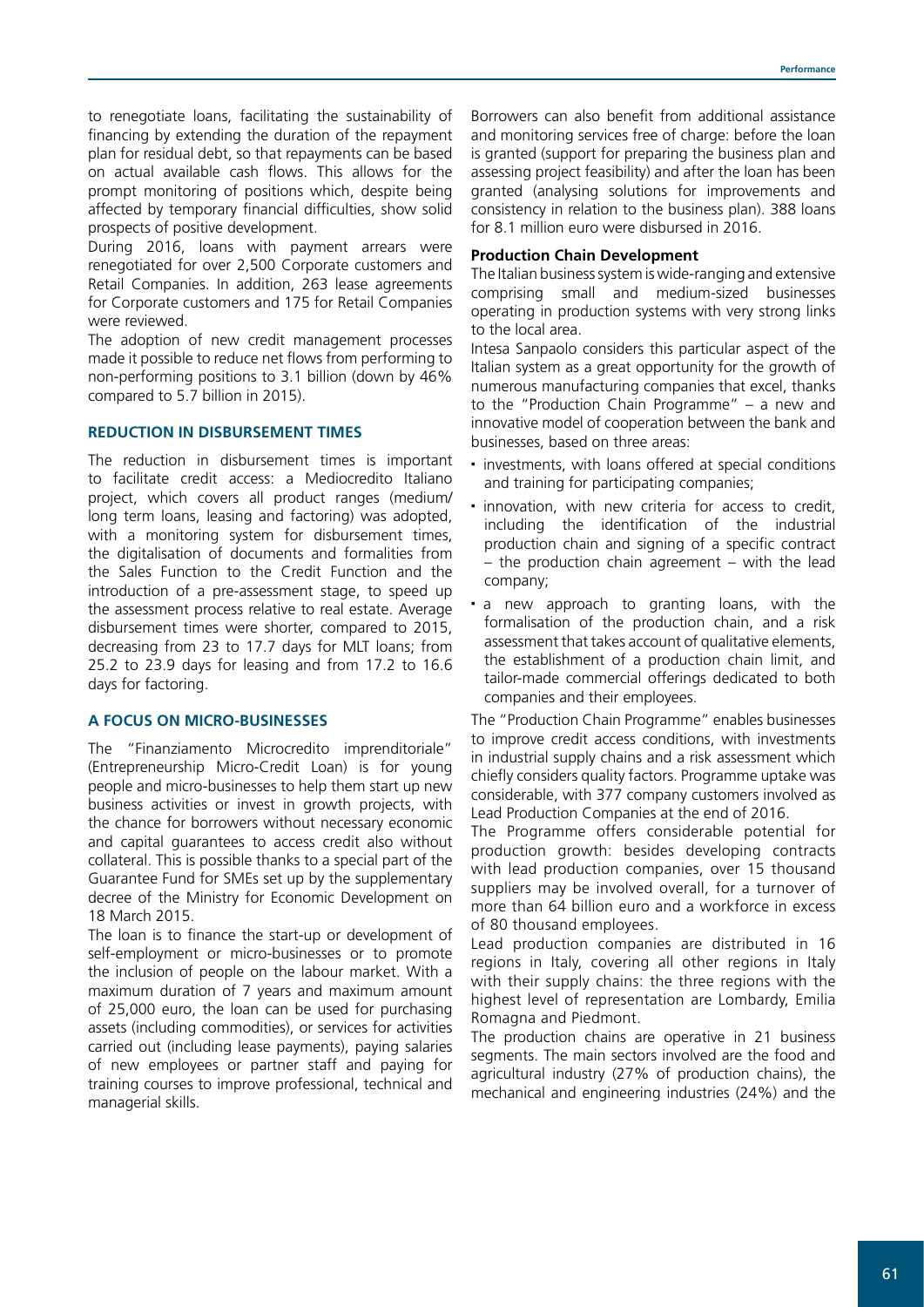fashion industry (12%), followed by furnishing, the chemical industry and electrical engineering industry.

As part of the programme, Mediocredito Italiano tested the new "Conforming" product in 2016, which is an evolved type of indirect factoring for lead production companies, with a more efficient management of trade payables and payments to production systems and credit access procedures/conditions that are particularly favourable for suppliers.

# **SPECIFIC SUPPORT FOR BUSINESS GROWTH**

The Intesa Sanpaolo Group consolidated important agreements with trade associations to support business growth.

Cooperation with Confindustria Piccola Industria continued. The agreement "Una crescita possibile" ("A possible growth") was extended to include new areas added such as company welfare and capital market access for SMEs, along with financial benefits for investing companies.

The government's proposed 2016 Stability Law included a "Package for Businesses" with a number of benefits and tax relief measures. Tax relief up to 140% of the value of capital goods will be granted ("invest 100 and deduct 140") immediately for taxpayers making investments. In 2016, Intesa Sanpaolo assisted companies wishing to make investments, offering a combined medium/ long term loan (maximum duration of 5 years, including prepayment up to 2 years) and a short term credit line to support current assets, provided as an advance on trade receivables generated by company growth with the investment made (up to a maximum of 40% of the amount invested).

An agreement was also renewed with Confindustria Piccola Industria in November 2016 (the sixth since 2009) for the 2017-2019 period, with the shared aim of repositioning the industrial system in a central role in the country's development. The agreement, called "Progettare il futuro. Accelerazione, trasformazione digitale, competitività" (Planning the future. Acceleration, digital transformation, competitiveness) has earmarked 90 billion for companies to lever opportunities of the "fourth industrial revolution" to digitalise the production system.

The agreement focuses on the following areas:

- financing growth, accelerating company investments, through the use of a new rating model (that considers intangible assets along with purely financial and economic factors of individual companies), and targeted MLT solutions;
- empowering human capital in companies, with training, the inclusion of young people in production (alternating school/work) and offering company welfare solutions;
- consolidating business integration and creating ecosystems or networks among companies;
- creating a digital platform the Tech-marketplace to support internationalisation and some important Italian sectors such as tourism and artistic/cultural heritage (see the section "Intellectual and infrastructure capital", page 110).
- promoting the creation of new businesses, also through the development of a new model to assess innovative start-ups, women in business and companies run by non-EU citizens.

The agreement signed in December 2016 with Confcommercio shared the objective of supporting the re-qualification and innovation of trading and service companies. Human capital and generational change, support for women and young people in business, e-commerce and POS, valuing Italian manufacturing, loyalty initiatives and training all feature in the agreement.

To support agriculture and food industry companies in Italy, Intesa Sanpaolo and the Ministry of Agricultural, Food and Forestry Policies signed a three-year agreement for cooperation in the food and agricultural sectors, in 2016. The agreement has a three-year limit of 6 billion euro, mainly for promoting and developing Italian production chains, generational change, e-commerce, technological innovation and products. Agreements with main trade associations were also renewed. The "Plafond Creditagri Italia" (Italy Credit Agreement) was renewed with Coldiretti, and a partnership with entered into with Confagricoltura to train members (Enapra), with whom the tender "Social Agriculture" was called. The commitment of international banks to agriculture was significant. Some of the actions taken in 2016 are listed below. Intesa Sanpaolo Bank Romania continued to provide financial support for small and mediumsized agricultural companies during seasonal changes, for young farmers and rural start-ups. Intesa Sanpaolo Bank Albania supported the local agricultural industry with advisory services and loans, and involved around 300 farmers in events and seminars for implementing new financial tools for the sector. Banca Intesa Beograd started the "Agroprotect" project for Serbian farmers.

# **THE INTERNATIONALISATION OF ENTERPRISES**

Intesa Sanpaolo supports all Italian companies in Italy and abroad in internationalisation processes, through dedicated structures, loans and trade and cash management products available in Italy and on the international network.

During 2016, 50 events were organised to give participants knowledge of markets and international business dynamics, and companies support for preparing international development plans (identifying qualified advice and assistance, operating support and local services in 84 countries representing the main markets of interest for Italian businesses).

With a view to increasing its size and presence on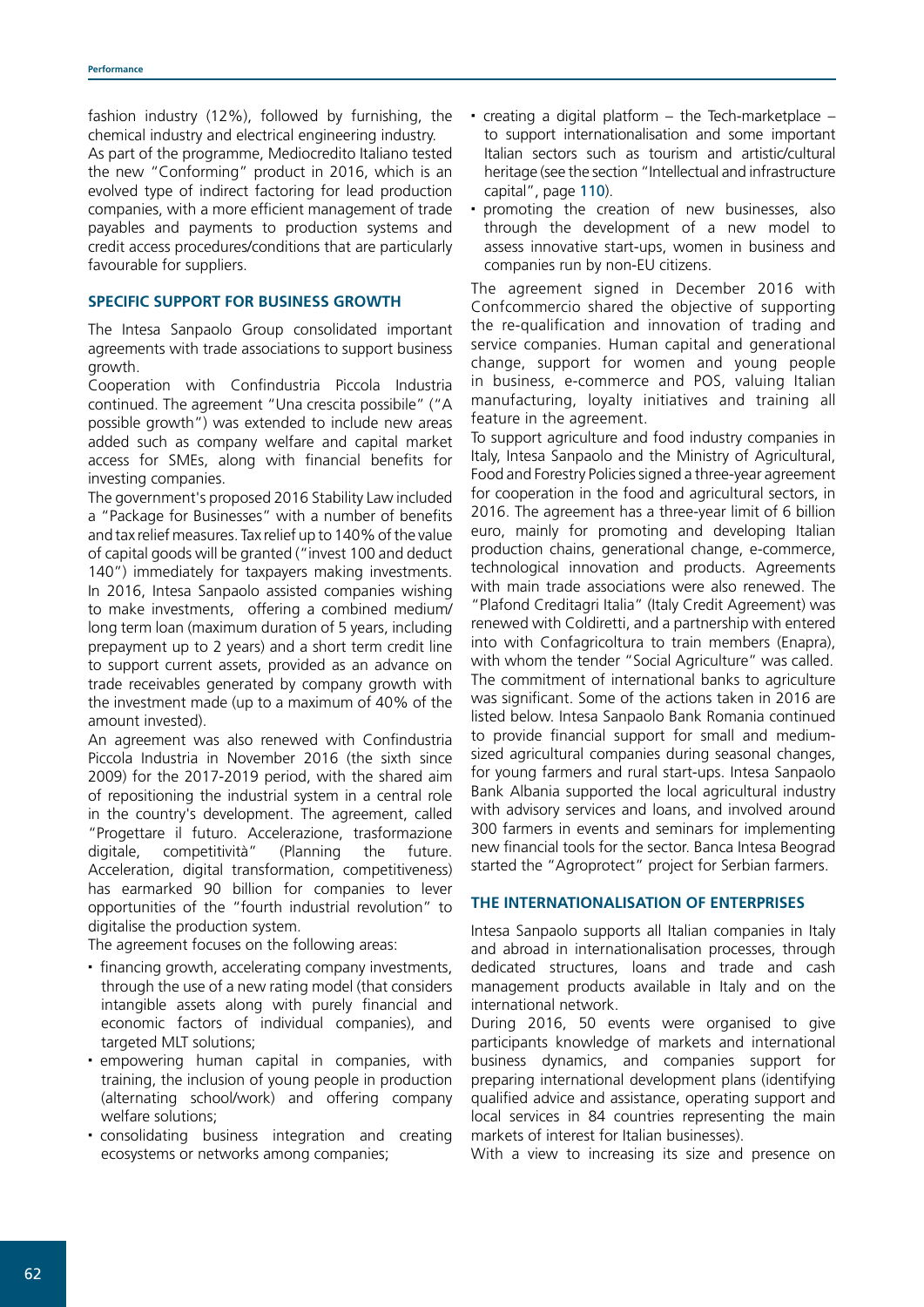global markets, and to promote relations with major international groups, the Corporate and Investment Banking Division underwent a major reorganisation, to increase its specialisation in various sectors (industries) and provide assistance for business expansion abroad, through an international network in over 40 countries with branches and representative offices and coordinated by three hubs in London, New York and Hong Kong. Transaction Banking products were made available, with specific reference to advice and specialist assistance for Cash Management and Trade Finance. These initiatives are geared towards promoting the growth of companies and Italian Groups that are increasingly present on international markets.

#### **PARTNERSHIP FOR BUSINESS INVESTMENTS**

To support Italy's real economy, Mediocredito Italiano, which is the sole manager of EIB funds for Banca dei Territori, entered into agreements with the European Investment Bank for loans totalling 850 million euro. At the same time, Mediocredito Italiano committed to providing its own resources, for the same amount, to beneficiary companies, thus increasing the total amount available to support the Italian economic system to up to 1.7 billion euro:

- 600 million is for financing mid-cap business projects in all sectors
- 1 billion is for smaller-scale companies
- 100 million is for the "Italian Risk sharing facility", a joint initiative of the EIB, Italian Ministry for Economic Development (MISE) and Italian Ministry of Economy and Finance (MEF) to support research, development and innovation projects of SMEs.

Mediocredito Italiano also offers "tailor-made" financial solutions for businesses investing in plants producing energy from renewable sources or in energy efficiency processes (see the section "Natural capital", page 119) The Group's international banks are also very active in supporting local production with services and subsidised lending for small businesses and SME customers. Initiatives are often carried out in partnership with multilateral banks for regional development (e.g. The European Bank for Reconstruction and Development) and through local economic development programmes (e.g. The Ledib program for the development of the Balkans) or government funds aimed at ensuring the growth of small businesses and the development of high value-added activities.

Overall, new medium/long term loans for approximately 8 billion euro were disbursed for the real economy at an international level.

#### **TRAINING AND PROMOTING A NEW ENTREPRENEURSHIP**

The Research Department investigated the age of entrepreneurs on business performance, in order to analyse the effects in the medium/long term on the competitiveness of the Italian economy.

Conducted on a large number of manufacturing companies, the survey highlighted the considerable prevalence of young people in smaller businesses. These types of companies stand out for their performance (a far higher growth in turnover with fewer sacrifices in terms of margins), and the energy of younger company managers seems to have generated benefits in the recent past. However, the survey also showed that these companies do not have sufficient "key competitive factors" in the current competitive scenario, such as adequate protection of their innovative output through patents or significant recognition through brand policies at an international level.

The development of the "AdottUp" project, which also continued in 2016, meets the need to actively promote a new, quality entrepreneurship.

Intesa Sanpaolo is a strategic partner of this Piccola Industria Confindustria programme for the adoption of start-ups. "AdottUp" turns the best entrepreneurial ideas into sustainable businesses thanks to training provided by established companies which become their "tutors" and guide them in their development.

Intesa Sanpaolo gathers business idea applications, submits them to a joint Committee (Intesa Sanpaolo and Confindustria) which evaluates them, selects them and provides high level training and work areas, and creates the "Vetrina delle migliori idee" (Showcase of the best ideas).

In 2016, loans for a total of 87.6 million euro were granted for 235 start-ups (of which 46.5 million to 48 companies receiving the Nova+ innovation loan).

In 2016, the Intesa Sanpaolo Group business school continued to provide business expertise for customers working on start-ups or ready to launch on the market. "Officine Formative" delivers educational courses through the online acceleration and mentoring platform to support more mature start-ups.

The Skills4Business project continued, with three training programmes in partnership with Confindustria, to assist businesses in developing digital skills.

An important training project "Digital4Export" was organised in partnership with ICE, the Italian Trade Industry, and Confindustria, for companies that want to use digitalisation as a way of transforming and developing their business on international markets.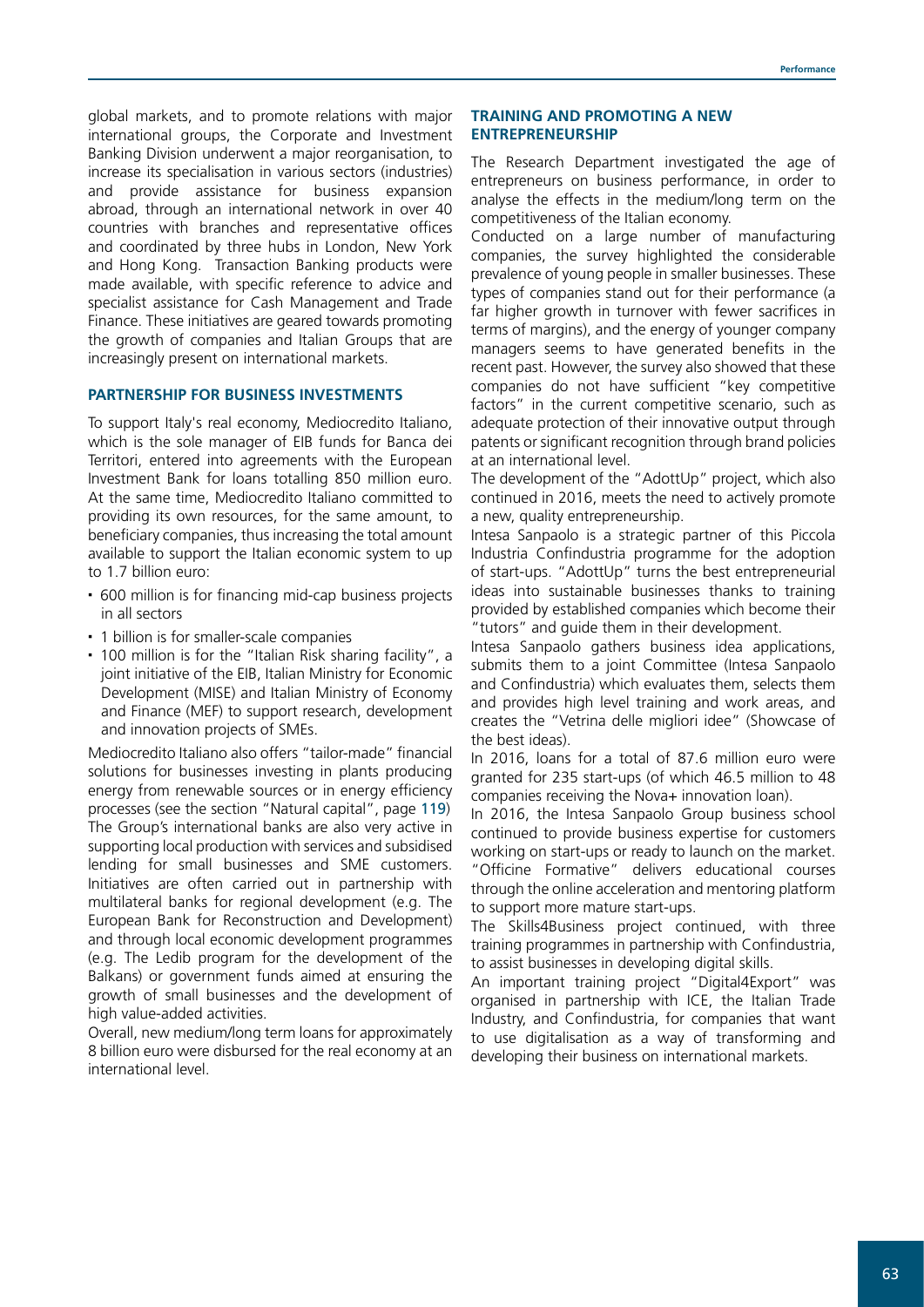#### **WOMEN IN BUSINESS**

Intesa Sanpaolo supports women in business, in setting up and managing successful businesses, helping them as they build up their expertise.

Women in business have a major role particularly for SMEs (accounting for 13% of total businesses) and especially in the north east of the country. The strategic profile of these companies highlights a greater tendency to serve international markets and focus on marketing and technological innovation. Intesa Sanpaolo has developed an agreement with Confindustria to support women entrepreneurs in creating and managing successful companies, through a systematic growth process that supports them from the outset.

With "Business Gemma", the Bank has allocated a total of 600 million euro – available until 31 December 2017 – for businesses run by women and for women freelance workers. 450 loans for 15.8 million euro have been disbursed.

The "Business Gemma" loan also offers the chance to freely benefit from the special segment guarantee of the "SMEs Guarantee Fund" dedicated to female businesses and to request, once during the repayment period, up to twelve-month suspension of the instalment repayment of the loan principal amount in the event of maternity leave, serious illness (also of the spouse and children) or disabling illness of a parent, blood relative or relative by marriage up to the third degree who lives with the applicant. "Business Gemma" services also include an insurance policy that offers insurance cover and welfare services to address the problems of achieving a work/life balance. The areas of action envisaged are maternity, assistance, aid and legal protection in times of difficulty of the private life of the business woman and illness. 288 new policies were underwritten during 2016.

In Albania, a total of 200,000 euro was disbursed to fund 6 business women (the project started halfway through 2016); in Serbia, 411 loans were disbursed amounting to 4.6 million euro (575 loans totalling 6.3 million since 2015); in Slovakia, VÚB Banka continued to partner the Business Academy during 2016, with training workshops for women who want to set up their own business (20 participants).

Additional training workshops and mentoring also took place thanks to a partnership with the Impact Hub incubator: more than 300 women were able to hone their technical skills and apply them to developing new business initiatives.

Entrepreneurship among non-EU nationals will be increasingly important for a more inclusive social and economic development (individual companies opened by non-EU citizens in 2015 went up by nearly 23,000, to total over 350,000). Under the agreement signed by Intesa Sanpaolo and Confindustria, initiatives may be identified to carry out jointly to support businesses set up in Italy by non-EU nationals.

# **FINANCING AND SERVICES FOR COMPANIES INVESTING IN INNOVATION**

The Nova+ financing programme continued to support Italian companies investing in innovation and research. Nova+ supplements traditional credit rating analysis with a technical and business assessment of investment plans, conducted by a team of engineers specialised in various product sectors and with in-depth knowledge of technology trends. In this regard, Mediocredito Italiano continued to partner a number of reputable Italian universities which offer their technical and scientific support to assess the technological risk of more complex and ambitious projects.

Overall, nearly 200 projects were financed from 2014 to 2016, for total funding of more than 245 million euro. 48 projects were funded in 2016, for a total of approximately 46.5 million euro.

The decrease in Nova+ loans highlights the difficulties of recent years concerning loan applications for innovation made by Italian companies, at a time when the signs of a recovery in the investments cycle have not yet been consolidated. In 2016, Mediocredito Italiano renewed the Nova+ programme, which will be implemented in 2017 as part of the "Industria 4.0" initiative, to support business investments, also in light of incentives in the 2017 Stability Law, which extend tax relief measures in the 2016 Stability Law.

Initiatives supported by the Group include Rome Med – Mediterranean Dialogues 2016, organised by the Ministry for Foreign Affairs and International Cooperation together with the Italian Institute for International Political Studies. The 2016 edition developed a "positive agenda" for the Mediterranean region based on four fundamental areas (Shared Prosperity, Shared Security, Migration and Civil Society and Culture). Ideas to relaunch economic interaction, promote a broader-ranging regional cooperation and ensure adequate incentives for sustainable development were dedicated to business leaders and civil society and their role in promoting political and economic stability in a region with important opportunities in terms of new commercial possibilities and energy channels.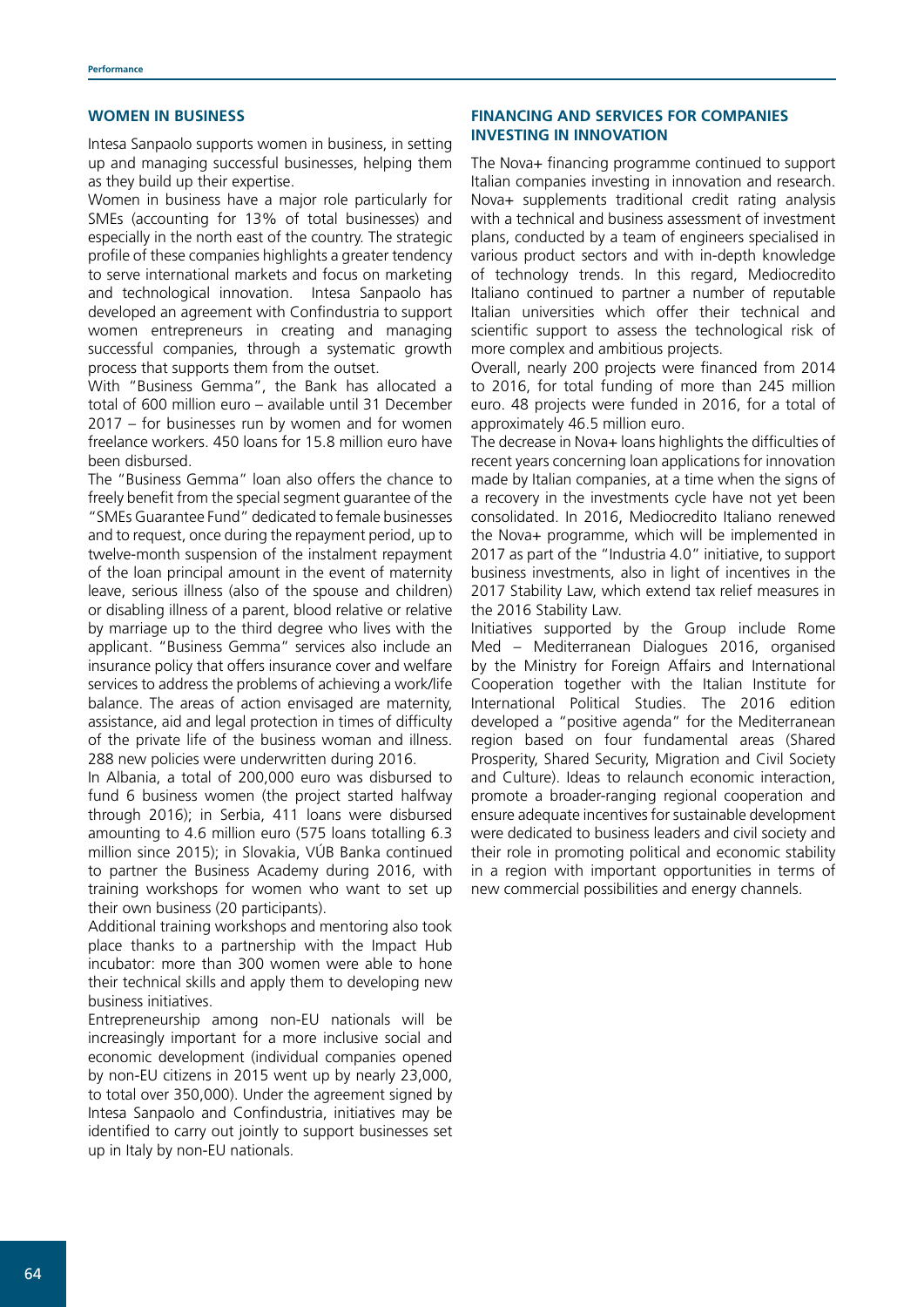# **OFFERING INVESTMENTS BASED ON SUSTAINABILITY CRITERIA**

The Intesa Sanpaolo Group's product ranges includes ethical funds made available by Eurizon Capital SGR, the company specialising in asset management for retail and institutional customers, and by Fideuram whose operations target high profile customers.

Ethical funds are mutual investment funds that invest in the financial instruments of issuers (Companies, international organisations and governments), selected based on sustainability and economic/financial performance criteria.

# **Eurizon capital's "ethical system" and fideuram's ethical funds**

Eurizon Capital SGR was the first operator in Italy, from as early on as 1997, to offer ethical funds, i.e. mutual investment funds in financial instruments of issuers (companies, international organisations and governments), with a high social and environmental responsibility profile. These funds envisage clear, welldefined positive and negative selection criteria for the securities to be included in their portfolio (listed in the Prospectus and Fund Management Regulations), a Sustainability Committee (external to and independent from the SGR) and the donation of revenues. The experience gained in managing these products has led to managers fine-tuning their selection criteria over the years and, in 2002, adopting ethical benchmarks in order to provide objective financial measurement of results.

In asset management and the development of sustainable and responsible investment products, Eurizon Capital SGR has confirmed its commitment to activities in line with the Principles for Responsible Investment (PRI) signed in September 2015. The company is also a signatory of the Carbon Disclosure Project.

Eurizon Capital SGR's range of ethical funds is now made up of an equity fund and two bond funds, all registered in Italy. These products have the aim of gradually increasing the value of capital subscribed by implementing an investment policy based on strict ethical principles.

Investments in ethical funds are selected on the basis of positive criteria (inclusive principle) to identify the presence of good social and environmental governance in companies or institutions under analysis and negative (exclusive principle) for those areas of activity considered to be in contrast with the ethical principles asserted by the funds. The "best in class"

principle is also used to identify companies that, in certain markets at risk, stand out for their socialenvironmental initiatives. Environmental screening is entirely subject to the "best in class" principle, given that all major listed companies have a notable impact on the environment, and this principle facilitates the selection of the most "virtuous" securities.

During 2016, new benchmarks provided by MSCI, one of the first companies at a global level to produce ESG (Environmental, Social, Governance) indexes and research, were added to the Ethical System. At the same time, the asset management company introduced an additional research service focussed on environmental, social and governance (ESG) issues supplied by MSCI ESG. The adoption of these criteria led to a change in the investable universe, and consequently the inclusion or exclusion of certain issuing bodies from the fund portfolio. The reasons for inclusion cover: programmes to reduce greenhouse gases, the protection of biodiversity, the use of clean technologies, the involvement of suppliers and protection of minorities in the workforce; the reasons for exclusion include involvement in the arms sector, the breach of anti-trust rules, accounting fraud and discrimination in the granting of loans.

In 2016 Eurizon Capital SGR supported its own institutional customers through the management of assets with ESG criteria, providing assistance in choosing from available solutions and according to the expectations, needs and awareness of these issues of each customer. Eurizon manages seven institutional mandates with various ESG approaches for approximately 870 million euro.

During the year, a new fund was launched – Eurizon Flessibile Azionario – which incorporates environmental, social and governance issues in the process to select issuers to invest in.

Besides the ethical funds of Eurizon Capital SGR for retail and institutional customers, the Intesa Sanpaolo Group offers ethical funds managed by Fideuram, the company serving high-profile customers.

In 2016, Eurizon Capital SGR invested approximately 900 million euro (1.3% of total funds managed by Eurizon Capital) in ethical funds. For Fideuram, segment capital at the end of 2016 amounted to around 40 million euro.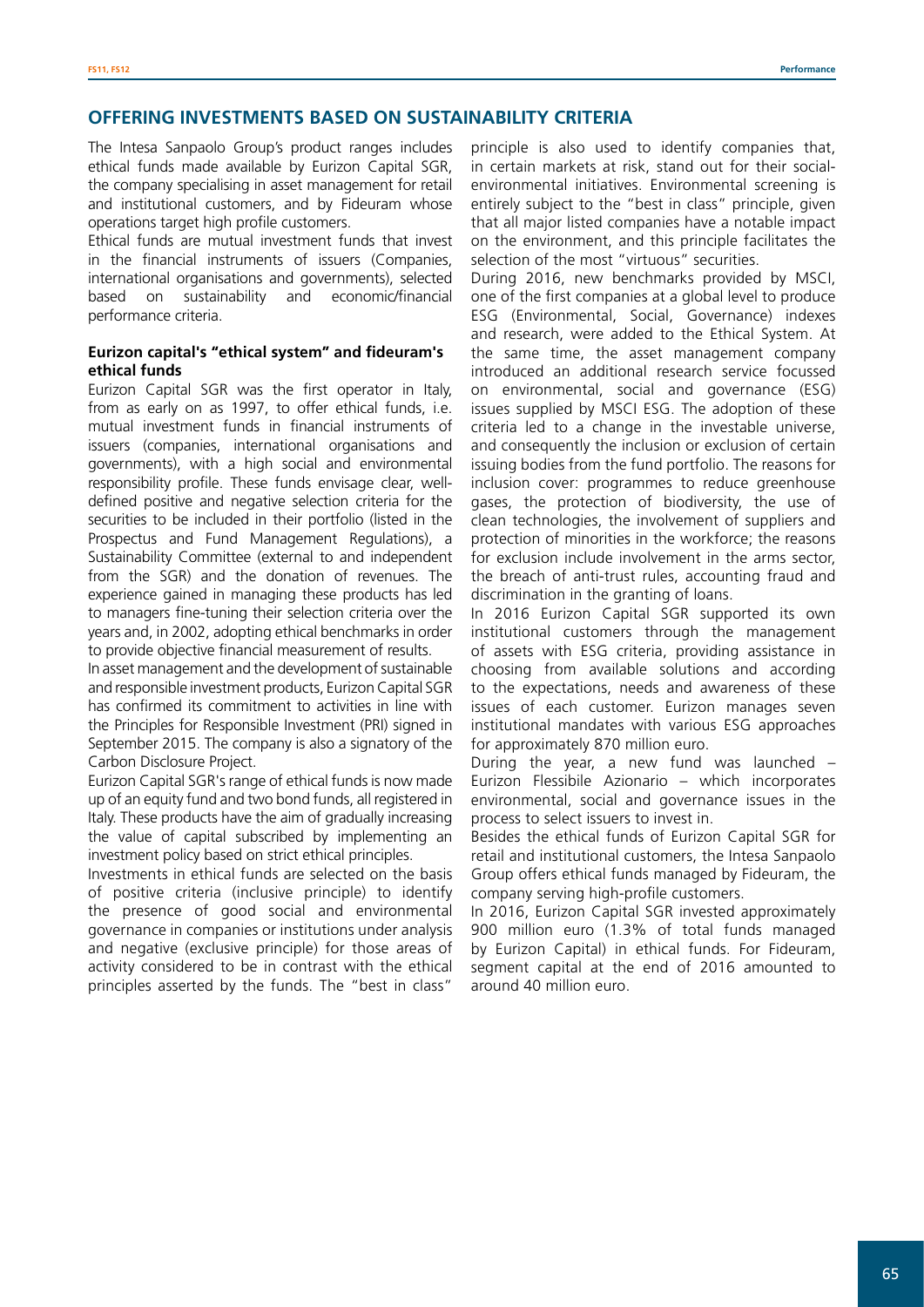Fonditalia Ethical Investment is the new socially responsible investment solution of Fideuram which integrates income objectives with financial sustainability and social value aspects. The sub-fund invests in the bonds of those States that stand out for their special focus on social and environmental issues, in bonds issued by Supranational Bodies in favour of developing economies and in funds specialised in micro-finance, fair trade funds, equity funds and shares with a positive impact at social and/or environmental level.

An Ethics Committee comprising managers, qualified experts from academic communities and professionals with proven experience in the field, provides opinions, where required, on the ethics of investments. A further element characterising the ethics behind the sub-fund is its commitment to supporting scientific research, through the placement of share units and through a donation in favour of the Italian Association for Multiple Sclerosis, AISM, and its Foundation (FISM), of an amount which is proportional to fund fees.

#### **SHARE OWNERSHIP**

Eurizon Capital SGR was one of the first companies to sign the Italian Stewardship Principles to exercise administrative and voting rights in the listed companies in which it has invested. During 2016, it monitored the most significant corporate events relating to financial instruments in its portfolio and focused on governance with the companies it invests in. Eurizon Capital SGR voted during 87 shareholders' meetings of issuers in its asset management portfolio. It is also part of a network of international investors working in collaboration with the UN to share a set of principles inspired by an understanding of the mechanisms of the sustainability of investments through attention to ESG factors and their integration in the investment process.

Shareholder activity was also carried out by the Intesa Sanpaolo Group defined contribution Pension Fund, as concerns companies invested in, for which the Board of the Fund identified critical aspects in ESG terms. This activity translates mainly into soft engagement practices involving direct communication with investee companies, putting questions and notes on topics of particular interest on social, environmental and corporate governance issues.

The Intesa Sanpaolo Group defined contribution Pension Fund was the first in Italy to adopt an active shareholder activity strategy, interacting directly with some of the larger companies in its portfolio. Engagement focused on the chain of suppliers and enabled an assessment of the companies' conduct and recommendations of improvement measures, if necessary. To further support its initiatives, the Fund is a signatory of the Principles for Responsible Investment and the Carbon Disclosure Project.

The Fund includes a section that invests based on a sustainability benchmark, with underlyings selected using ESG criteria. The equity and corporate portfolio as at 31 December 2016 comprised some 1,300 issuers. Six engagement activities were carried out involving various companies in the IT and finance industries (Apple, HSBC, Facebook, Amazon, Alphabet, Google), equal to approximately 0.45% of the number of companies and 0.84% of the portfolio value. To give greater visibility to engagement, the Fund decided to exercise its voting rights for the above companies, through providers specialised in proxy voting.

#### **"CHARITY AND PHILANTHROPY ADVISORY" SERVICE**

As from March 2016, Intesa Sanpaolo Private Banking, aware of its social and environmental impact, has run a "Charity and Philanthropy Advisory" service, in the HNWI Department. The service supports customers with considerable financial assets, also with a view to providing advice for financial and/or strategic needs concerning philanthropic initiatives.

In particular, assistance is provided for setting up philanthropic organisations (foundations, associations), also as a means for planning generational change and empowering businesses and the community. Customised asset management services are also provided, with a dedicated manager to select SRI investments as well as partnership agreements with management companies at the forefront of ethical issues.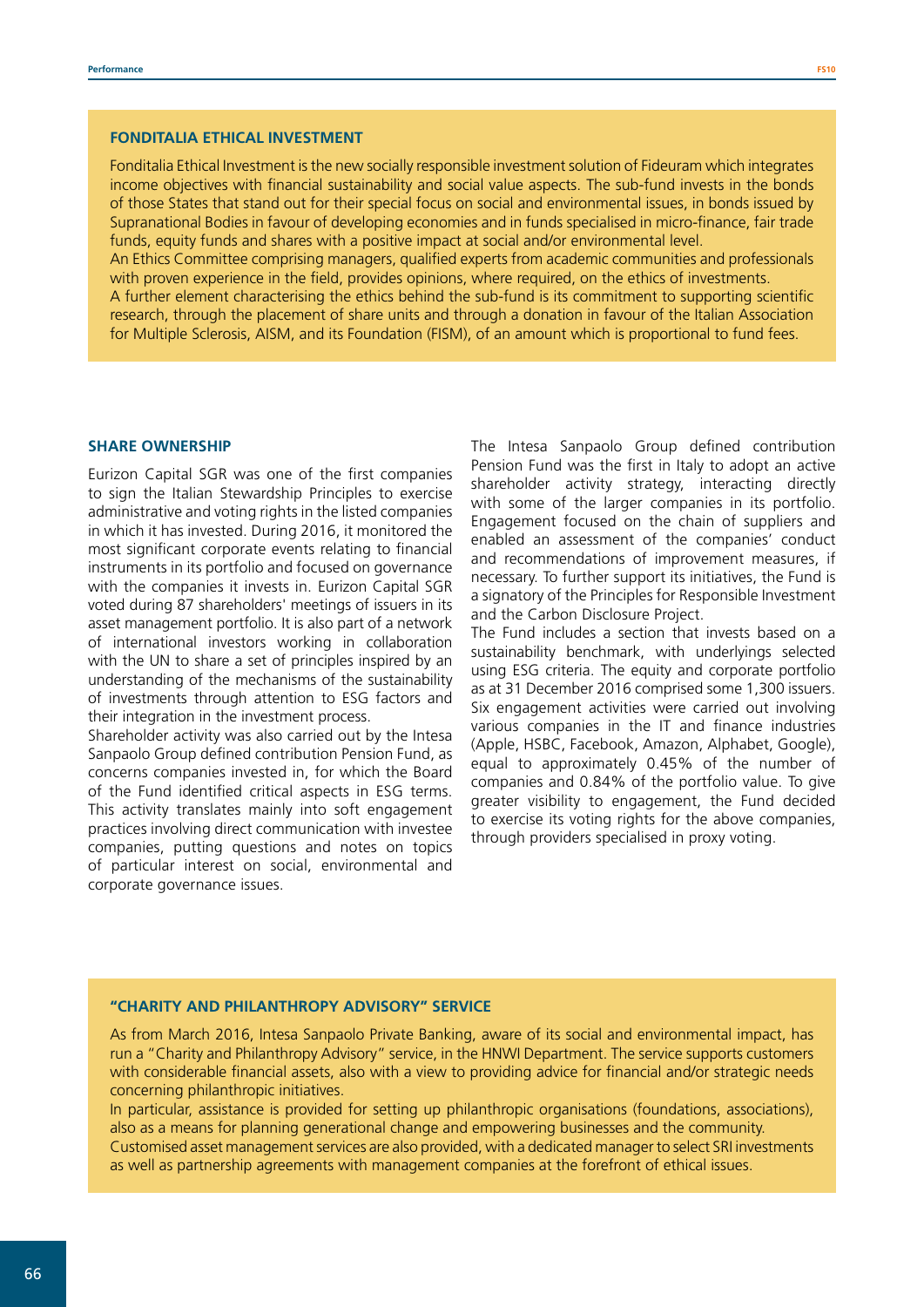# **CUSTOMER PROTECTION AND RESPONSIBLE SALES**

#### **TRANSPARENCY FOR CUSTOMERS**

Main documents offering products and services, prepared based on requirements of clarity and comprehensibility, are available at branches and online, on the Bank's website, in the section Banking Transparency [\[i\]](https://www.intesasanpaolo.com/it/common/footer/trasparenza.html). In particular, the Information Sheets of the products and services offered, specific Guidelines (Current Accounts, Mortgages, Consumer credit) and Documents on conditions offered to customers are made available.

Since November 2016, information sheets have been aligned with new laws on transparency concerning secured credit and consumers, and the Lending Directive which establishes, in particular, new requirements for consumer assistance, information procedures with "General information" replacing "information sheets" and the addition of three new cost indicators besides the TAEG.

## **INVESTMENTS: ADVISORY SERVICE**

In line with the 2007 MiFID Directive, Intesa Sanpaolo opted to give all its customers the chance to use its advisory service – which offers the highest level of protection for customers – in order to have personalised advice in making investment decisions. Offering advice means reflecting on the needs of customers and their assets as a whole, proposing customised recommendations consistent with their Financial Profile. To support investment choices, Intesa Sanpaolo has developed Recommended Portfolios that originate from a process of analysis that selects and combines the products and services offered by the Bank according to consistency with the market scenario and customer risk profiles. The combination of products and services in the Recommended Portfolios seeks to ensure diversification by market and by instrument, using both asset management and assets under administration products/services.

In 2014, a new European Directive and regulations were issued, introducing major changes. Intesa Sanpaolo started a Project to align with the regulations for the starting date envisaged (3 January 2018). In December 2016, Group Product Governance Guidelines on financial and banking products for retail customers were adopted. Although the legal context is still developing, the Guidelines introduce new processes to protect the interests of customers during the entire life cycle of products.

#### **INVESTMENTS: PROFILING**

From as early on as 2015, the Bank carried out a complete overhaul of its profiling questionnaire aimed at obtaining, in advance from the customer, information on their knowledge of and experience in investments, their financial situation and investment objectives.

The new questionnaire – developed further in 2016 –

significantly revised the profiling methodology adopted by the Bank, as the process to obtain information from customers has changed from assessment based on self-statements to an evaluation of information already available to the Bank, in terms of customer experience and assets, and includes questions which are not based on self-evaluation and instead mainly refer to "objective" parameters (such as education, profession, dependent family members, income, etc.).

# **NEW PRODUCTS AND SERVICES: COMPLIANCE CLEARING PROCESSES**

Intesa Sanpaolo adopts a "Compliance Clearing" process in developing new products, services and activities with operational and/or reputational risk. The process involves various entities (e.g. Marketing, Compliance, Risk Management, Legal) that give a technical opinion. The "Model to approve new products, services, the start of new activities and investments in new markets" defines the responsibilities, duties and main processes for the Bank and all Italian and international Group Companies in the prior assessment of risks originating from the introduction or revision of a new product or service, the start-up of new activities and entry on new markets in relation to applicable laws.

# **COMPOUND INTEREST**

Since 1 October 2016, interest on deposits and credit transactions between intermediaries and customers has been regulated by new laws which establish that accrued interest payable in these transactions cannot produce interest, save for interest on arrears.

The new rules, which define the frequency for calculating and requesting payment of interest for current accounts and relative credit openings, have introduced considerable changes that also require customer authorisation.

Intesa Sanpaolo has facilitated this change, paying particular attention to notices to customers so that they include various options in a balanced way, representing the various advantages and disadvantages for the customer.

At the same time, a detailed communication and update plan for customer managers was prepared, for them to provide the best assistance possible.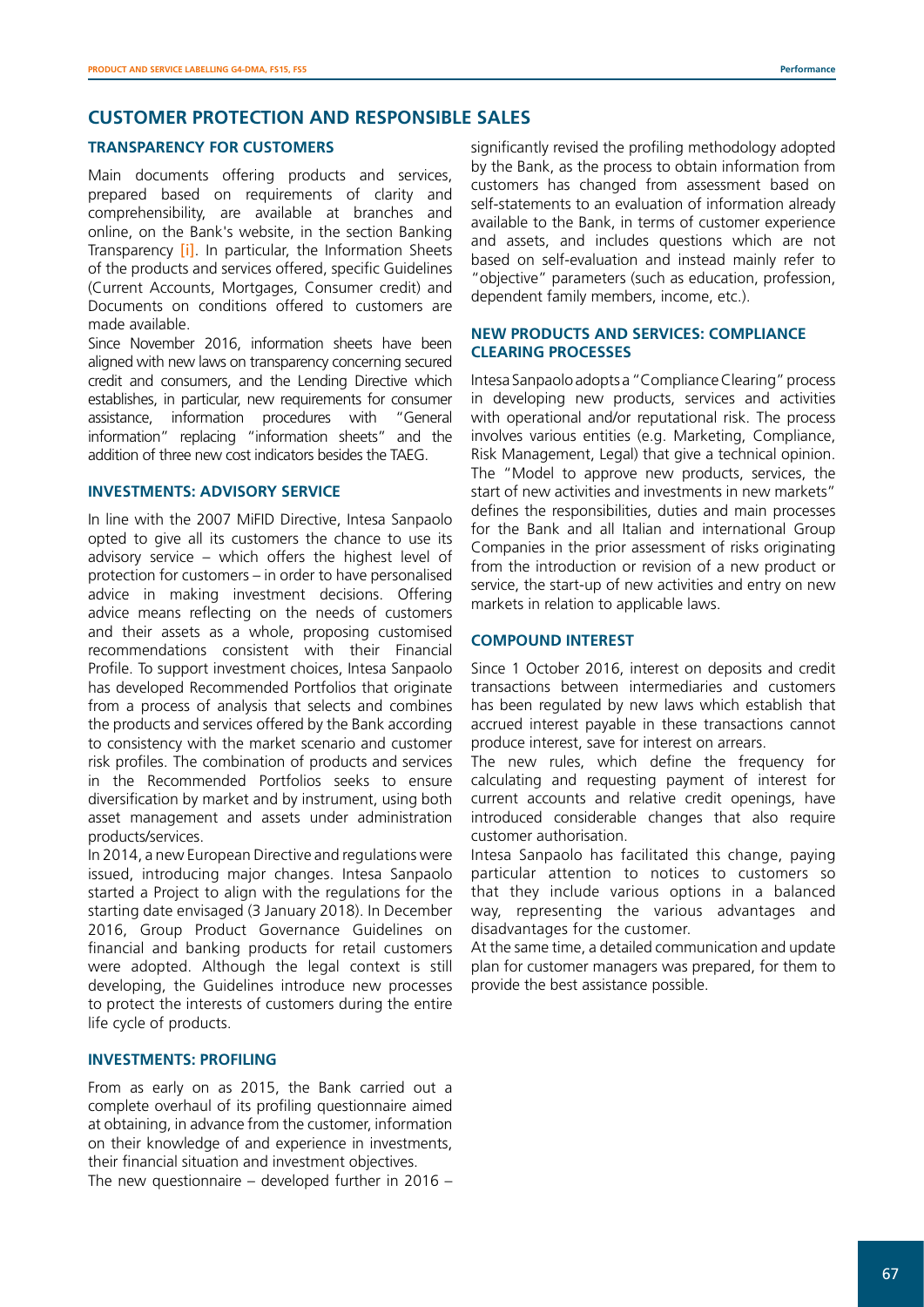# **RELATIONS WITH CONSUMER ASSOCIATIONS**

Intesa Sanpaolo has long been involved in engagement activities with Italy's leading Consumer Associations, from receiving applications/appeals to finalising cooperation initiatives at a design, technical and operational level.

In 2016, Intesa Sanpaolo renewed its shared commitment to consolidating an economic/banking and consumer culture with the "Mettere in Comune competenze" (Sharing Expertise) project (see "Financial culture for informed choices" page 75) and "Final Settlement" (see the website "Settlement Agreement" [\[i\]](https://www.intesasanpaolo.com/it/persone-e-famiglie/reclami/accordo-di-conciliazione.html)) as a method of out-of-court settlement adopted and managed together with Consumer Associations.

The settlement procedure, which concerns products offered to retail customers (current accounts and linked payment cards, mortgages and personal loans), is simple, free and fast, with maximum case resolution times of 60 days. Customers may decide to participate, at no cost and without compromising any other procedures they may wish to take subsequently, in order to protect their own interests. During 2016, 40 new applications for final settlement were received.

Concerning the technical debate on specific issues of global significance, the Bank offered to establish technical working groups focused on credit, savings, digitization and new, important products for households.

#### **FINANCIAL EDUCATION INITIATIVES**

On a day-to-day basis, increasingly influenced by decisions connected with finance, credit and welfare, most people come up against growing difficulties in managing their money, not only and not always due to a lack of resources, but above all because of a lack of basic financial expertise.

Numerous initiatives have been adopted by Intesa Sanpaolo, particularly for its future customers (for more details, see "Financial culture for informed choices" page 75).

# **FINANCIAL INCLUSION AND ECONOMIC EMPOWERMENT**

Credit management has a direct impact on financial capital, the use of which allows us to remain faithful to our traditional vocation, being a real economy bank, for households and businesses. Promoting financial inclusion means that a bank must support recovery which is fundamental for the economic, environmental and social sustainability of the community and also represents an opportunity for growth and development.

Intesa Sanpaolo meets the different needs of consumers with a marketing focus and different approaches according to the customer segment, with the aim of accompanying customers through their own life cycle, developing a new way of banking and of looking towards the future.

#### **INITIATIVES WITH HIGH SOCIAL IMPACT**

In 2016, the Intesa Sanpaolo Group issued new loans for high social impact activities amounting to over 4.6 billion euro (8.3% of total new loans granted), helping to create business and employment opportunities as well as assist people in difficult situations in several ways: micro-finance; anti-usury loans; loans to the Public Administration to develop socially useful services and activities; credit facilities granted to small and medium enterprises belonging to CONFIDI (consortia or cooperatives for collective credit guarantee); products and services addressed to Third sector associations and entities; products dedicated to the most vulnerable social groups to support their financial inclusion.

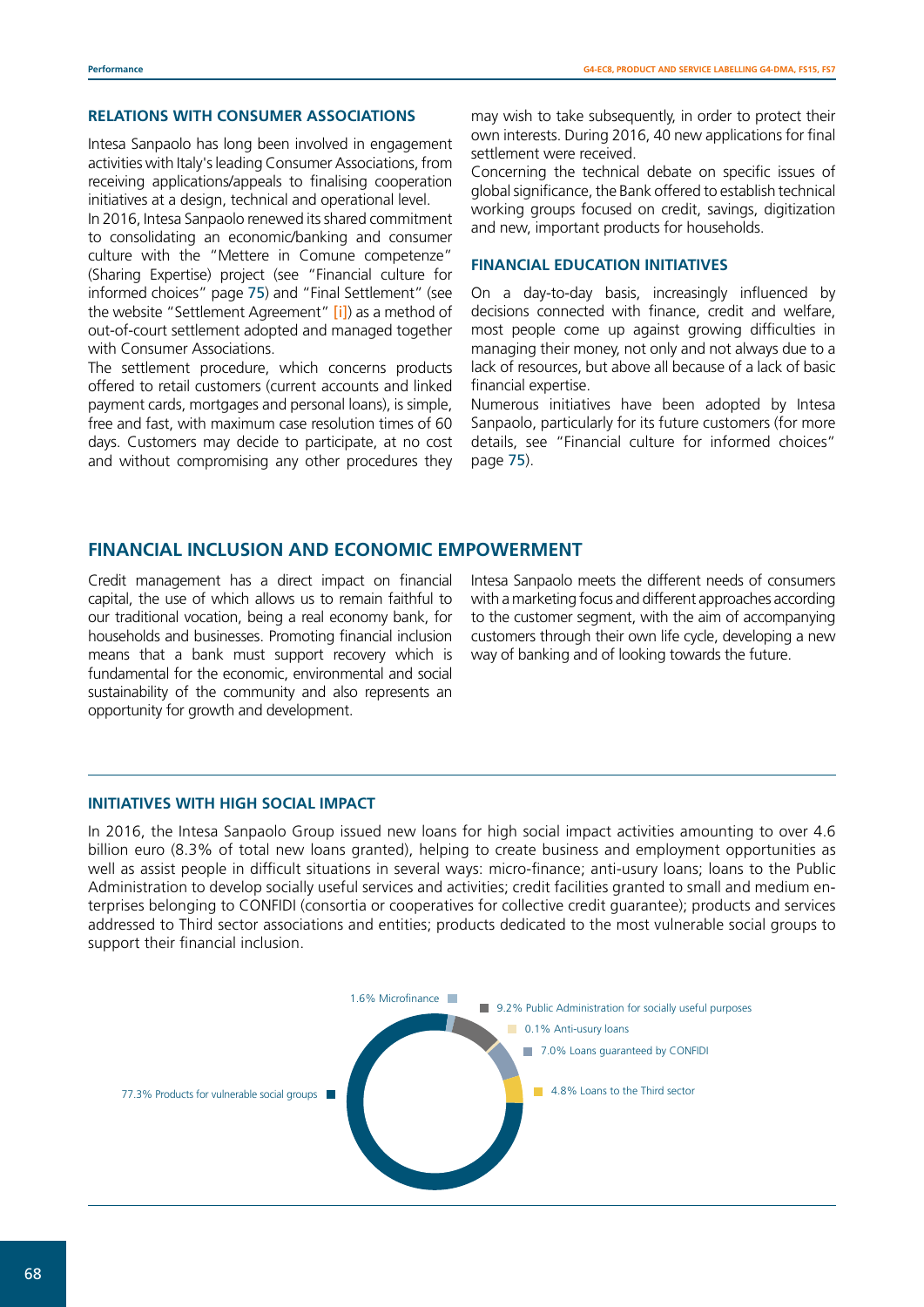#### **HOUSEHOLDS AND PAYMENT SOLUTIONS FOR MORTGAGES**

For some time, the Bank has taken specific action to renegotiate mortgages stipulated with customers in recent years, reducing the overall amount of each repayment. In 2016, 66,000 renegotiations, for a total residual debt of approximately 6.2 billion euro, took place.

To help customers who are struggling to meet their mortgage payments, a solution has been available since 2014 "Rata Leggera", allowing customers who have contracted mortgage loans, for which repayment started at least twelve months earlier, to suspend their principal payments for a maximum of 12 months, to cover unexpected expenses and overcome temporary hardship or as a means of freeing up funds in the household budget to be used in consumer goods and lifestyle improvement investments. There were 2,200 suspensions in 2016 for a total residual debt of nearly 689 million euro.

Mortgage products were revised and expanded, with new solutions to further increase flexibility for customers. Dedicated to the under-35s, including people with nontypical employment or contracts with increasing forms of protection, and with the aim of helping first-time home purchases, "Mutuo Giovani" is a new, flexible, modular mortgage, financing up to 100% the value of property and lasting up to 40 years, which allows customers to initially pay, for a period they choose and up to 10 years, a lower instalment, comprising only interest, with the possibility of suspending repayments or extending or shortening their duration.

In total, mortgages amounting to nearly 2.6 billion euro and for around 23,000 people were disbursed in this target group (in 2015, over 1.5 billion of loans were issued, for more than 14,000 people).

For customers who are already property owners and want to buy a new home and are waiting to sell, the new mortgage has a pre-payment period of one year, an initial repayment comprising only interest, so the amount is smaller, and some of the proceeds from the sale of the existing property can be used to pay off the outstanding amount owing.

Lastly, "MutuoUp" is a mortgage for first-time or second home buyers to obtain an additional sum, granted in 24 hours, a short time after the house purchase, and up to 10% of the mortgage, for any additional expenses not planned for or not envisaged, rather than for new projects. 93 loans for almost 10.4 million euro were disbursed in 2016.

As a result of the earthquake that hit the regions of Lazio, Marche, Umbria and Abruzzo, the Bank adopted a number of measures in favour of companies, small businesses, traders and families in the affected areas. In particular, repayments on mortgages, loans and leases were suspended free of charge (principal amount and interest) up to 25 February 2017 for borrowers resident or with their registered and/or trading office in one of the municipalities listed by the Government Cabinet.

Numerous system agreements were made, in keeping

with the economic and regulatory context, to help families in difficulty.

The Group participates in the Guarantee Fund for First Homes, established by the 2014 Stability Law to facilitate access to credit by households for the purchase and energy efficiency of their main residence. Thanks to the Memorandum of Understanding between ABI and the Ministry of Economy and Finance, the beneficiaries – mostly young couples, single-parent families with minor children, young people under the age of 35 who hold an atypical employment contract and tenants of public housing owned by IACP – can get a guarantee on the principal amount of their loan (up to 50%). The lending Bank undertakes not to request additional guarantees besides the mortgage on the property and to apply, free of charge, the flexible options connected to the mortgage. 1,200 loans for almost 161 million euro were disbursed in 2016.

As part of the Solidarity Fund for first home mortgages, set up at the Ministry of Economy and Finance, 237 new requests for suspension were accepted during the year. Total suspensions, at the end of 2016, included over 3,700 mortgages for a total residual debt value of approximately 314 million euro.

An additional agreement between ABI and main consumer associations to suspend household loans, following provisions in the 2015 Stability Law, has made it possible to suspend up to 12 repayments of the principal amount of loans. Since its activation, at the end of May 2015, 663 applications have been upheld, of which 267 in 2016, for a total residual debt value of 20.5 million euro and deferred debt of nearly 6 million (8.8 and 2.9 million respectively for 2016 alone).

Aware that the property sector is fundamental for Italy's recovery and that the home is a fundamental value for Italians, in 2015 Intesa Sanpaolo set up "Intesa Sanpaolo Casa", the Group company acting as estate agent in the residential property sector. Since the end of 2016, thirty-two agencies have been operating in Italy with a shop in shop formula, inside Bank branches, with estate agents who are company employees. In 2016, some 1,000 sales orders were placed, 290 contracts were finalised or are being finalised and over 700 buyers are listed in the customer portfolio.

A focus on people coming up against financial difficulties, also because of losing their jobs, led Sanpaolo to promote its "Anticipazione sociale" (Welfare Advance) initiative. Starting in 2005, it grants a credit line with sums gradually released, at particularly beneficial conditions, and which can be used up until the time when social security payments are made into the customer's current account. Through agreements signed with the Authorities and local institutions in Lombardy, Piedmont, Emilia Romagna, Tuscany and Veneto, the worker does not bear any charges as these are covered by the project partners. In 2016 approximately 1.9 million euro were disbursed and about 1.1 million were used for over 400 households.

The Intesa Sanpaolo Group has joined the social initiative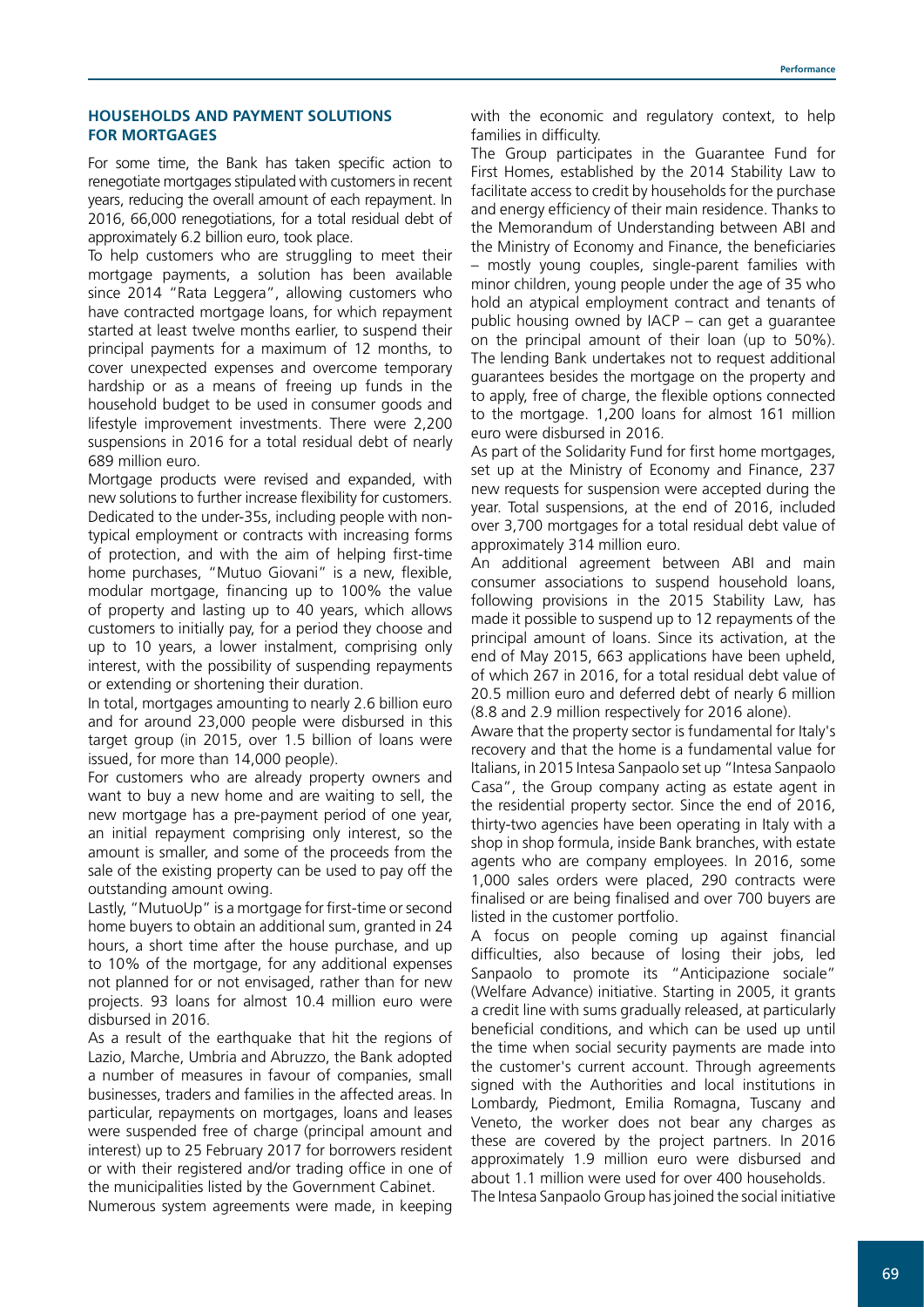project promoted by Adiconsum designed to prevent usury. "Prestito Adiconsum", the loan guaranteed by a fund financed by grants that the Italian State has made available through Law No. 108 of 7 March 1996 and entrusted to Banca Prossima, is for all persons and households who, despite having recovered repayment ability, because of previous negative positions do not have access to legal credit.

The verification and pre-selection of loan applicants is carried out exclusively by professional staff at the Adiconsum National Headquarters. The loan, in place since October 2015, is a medium term loan repaid in monthly instalments, for an amount of 2,000 to 30,000 euro, and a maximum term of 84 months. 30 loans totalling 642 thousand euro were disbursed in the year. International banks are also targeting workers and their families who are in serious difficulties because of job losses. In these cases, loans with special conditions and ad hoc financial solutions are provided.

Initiatives adopted over the years include Banca Intesa Beograd's Intermezzo cash loan project.

Started in 2003, this loan model gives customers the chance to defer monthly repayments, for up to five times during the entire repayment period, and additional peace of mind with an insurance package (at no extra charge), in the event of redundancy or disability due to an accident. In 2016, loans for over 108 thousand were granted (over 38 thousand to new customers) for a total of nearly 98 million euro.

As part of a specific course of action aimed at offering customers simple and concrete solutions, Intesa Sanpaolo offers a wide range of products.

Since mid-November 2015, the new "ProteggiMutuo" policy with insurance cover by Intesa Sanpaolo Assicura and life insurance from Intesa Sanpaolo Vita has been available. This can be combined with real estate mortgage loans to individuals granted by Group Banks and through a modular structure, these protect borrowers from serious events that may hinder their ability to repay the loan, through three guarantees: Life insurance, total permanent disability and job loss.

A range of insurance products, with similar purposes and at competitive market rates, is also included in products offered by international banks – Intesa Sanpaolo Bank in Slovenia (formerly Banka Koper), VÚB Banka, Privredna Banka Zagreb and CIB Bank – to protect customers that take out loans and mortgages, in the event of their death, unemployment or permanent disability. In 2016, over 68,000 policies were stipulated.

"Mi Curo dei Miei" of Intesa Sanpaolo Vita is dedicated to the protection of the family, in the event of predecease.

"Tu Dopo di noi" is an insurance product designed to protect a disabled beneficiary on the death of the insured. In 2016, 243 new policies were entered in (over 1,100 policies already existing and referring to a similar product).

"Base Sicura Tutelati" has the same purpose and is a product entirely for minors and/or incapacitated persons that have capital at their disposal and require prior authorisation from a supervising judge.

In 2016, Intesa Sanpaolo adopted an insurance measure to help people affected by the earthquake which hit the areas of Rieti, Ascoli Piceno, Perugia, Macerata and Fermo: "Vicino a te". Not only customers at a Group level but also people most affected by this dramatic effect – i.e. minors who have lost both parents – are given assistance, with up to 300,000 euro being donated to each minor involved, up until they reach eighteen years of age.

With a growing demand for supplementary healthcare, Intesa Sanpaolo has launched its innovative Offerta Salute healthcare package, which at the end of 2016 included four policies to protect household economic stability: "Prevention and Health"; "Accidents"; "Surgery"; "Serious illnesses".

# **LOOKING TO THE FUTURE: LOANS FOR YOUNG PEOPLE**

Intesa Sanpaolo wants to be closer to the projects and dreams of young people – who represent our future – and believes it is essential to meet their needs with products and services that promote financial inclusion. For this reason it has developed a specific product range: besides Mutuo Giovani, products include prepaid cards, the ad hoc loans – PerTe Prestito Giovani and PerTe Prestito Con Lode – and supplementary welfare solutions.

In 2016, the "PerTe Prestito Giovani" loan was disbursed to more than 41,000 young customers for nearly 486 million euro (in 2015 the loan was disbursed to over 43,000 customers, totalling more than 487 million).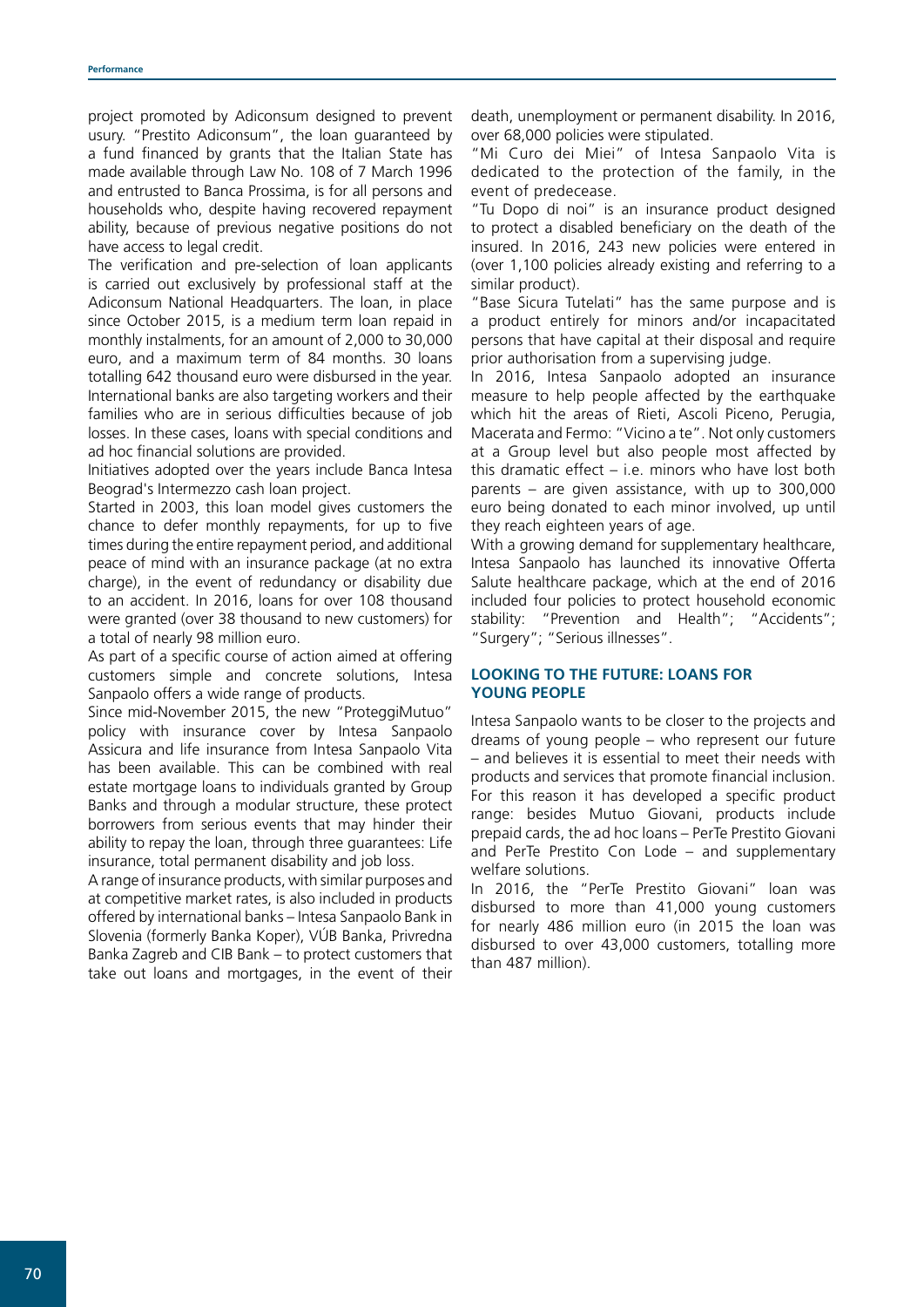#### **PER TE PRESTITO CON LODE**

This loan, which underscores the Bank's commitment to promoting the training and university careers of young people, is for students who are up to date with their courses not only at University, but also with an organisation that is a Foundation, a guarantee fund in general or a company in the welfare sector. The requirements for obtaining the loan are regardless of family income and are based solely on university attendance and merit, without any collateral.

The "Per Te Prestito con Lode" loan has been extended to students on post-graduate courses, with higher amounts and longer repayment periods, based on single agreements, offering flexible and customisable management by any participating organisation.

The agreement with the Jesuit Educational Foundation was revised in 2016, which brings together Jesuit schools in Italy and Albania, providing access to credit for families of pupils at the foundation's secondary schools. A further 13 organisations signed up. In total 27 organisations – comprising universities and further educational organisations – have signed the agreement.

519 loans for 6.7 million euro were disbursed.

The "Per Te Prestito con Lode" loan will be offered to all Italian universities, to the Ministry of Education and Italian companies, as a corporate welfare programme.

As regards supplementary welfare, the two solutions launched at the end of 2012 – an open-ended pension fund, "Il Mio Domani", and an individual welfare plan, "Il Mio Futuro" – offer under-25s a discount on the annual management fee. In 2016, over 86,000 joined, with figures up considerably on 2015 (+21.90% for "Il mio Futuro" and +50.34% for "Il mio Domani").

To promote employment and help young people purchase a home and develop a new business, Banca CR Firenze signed a partnership agreement with Ente Cassa di Risparmio di Firenze, based on which nonreturnable funding of 4 million euro will be granted in the 2016-2018 period. Amounts will be allocated to individuals and companies in the provinces of Florence, Arezzo and Grosseto through participation in tenders covering five areas: Jobs Act Plus (the employment of specialist workers or apprentices), E-Commerce Evolution (the use of e-commerce), New One (the renewal and modernisation of plants, equipment and processes), Young Home (for young, first-time home buyers) and New Artist (for young people to open artisan and art businesses).

Numerous tailor-made solutions have been offered to young people and students by international banks. These include the initiatives of VÚB Banka and Intesa Sanpaolo Banka Bosna i Hercegovina.

The Slovakian VÚB Banka had already launched a loan in 2007 for young people to buy or renovate their home: Flexi mortgage for young. The Bank has based the loan on a government initiative, providing special conditions in the first five years of the loan to customers up to 35 years of age, with limited financial possibilities. A 3% decrease in interest is applied and repayments can be suspended or halved for three years in the case of the birth of a child or adoption. The loan is for a maximum of 50,000 euro and up to thirty years. In 2016, 334 million euro was disbursed to more than 5,000 applicants.

For students up to thirty years of age, Intesa Sanpaolo Banka Bosna i Hercegovina provides an Overdraft for students account. Launched in 2014, this initiative has gradually been expanded and offers a current account with overdraft facility, Internet and mobile banking, Visa Inspire and monthly account statements by email, with no charges for keeping the account. More than 4,300 new current accounts were opened in 2016 (since the offer was launched, over 10,451 accounts have been opened).

# **SENIORS: THE VALUE OF RELATIONS WITH THE BANK**

The products and services dedicated to this type of customers take into consideration the specific needs of simplicity and enhancement of relations with the Bank that have consolidated over time. The Intesa Sanpaolo offer features three lines of dedicated products: "Carta Pensione", "Libretto Pensione per te" and "XME Conto" that, for account-holders and their joint holders over 65, provides, in addition to conditions valid for all customers, the opportunity to join the free "Senior Health" programme.

At the end of 2016: more than 7,600 pension cards, approximately 26,200 pension savings books and over 273 thousand over-65 joint holders of "Conto Facile" and the new "XME Conto", replacing the former at the end of September, had been issued.

The Basic Account, created to comply with regulations introduced in 2012 for financial inclusion purposes, completes the range of products specifically for senior customers. The account is dedicated to customers with limited banking needs and envisages low management costs, particularly for socially disadvantaged customers.

Given the aims of this product, Intesa Sanpaolo chose to make its Basic Account product even more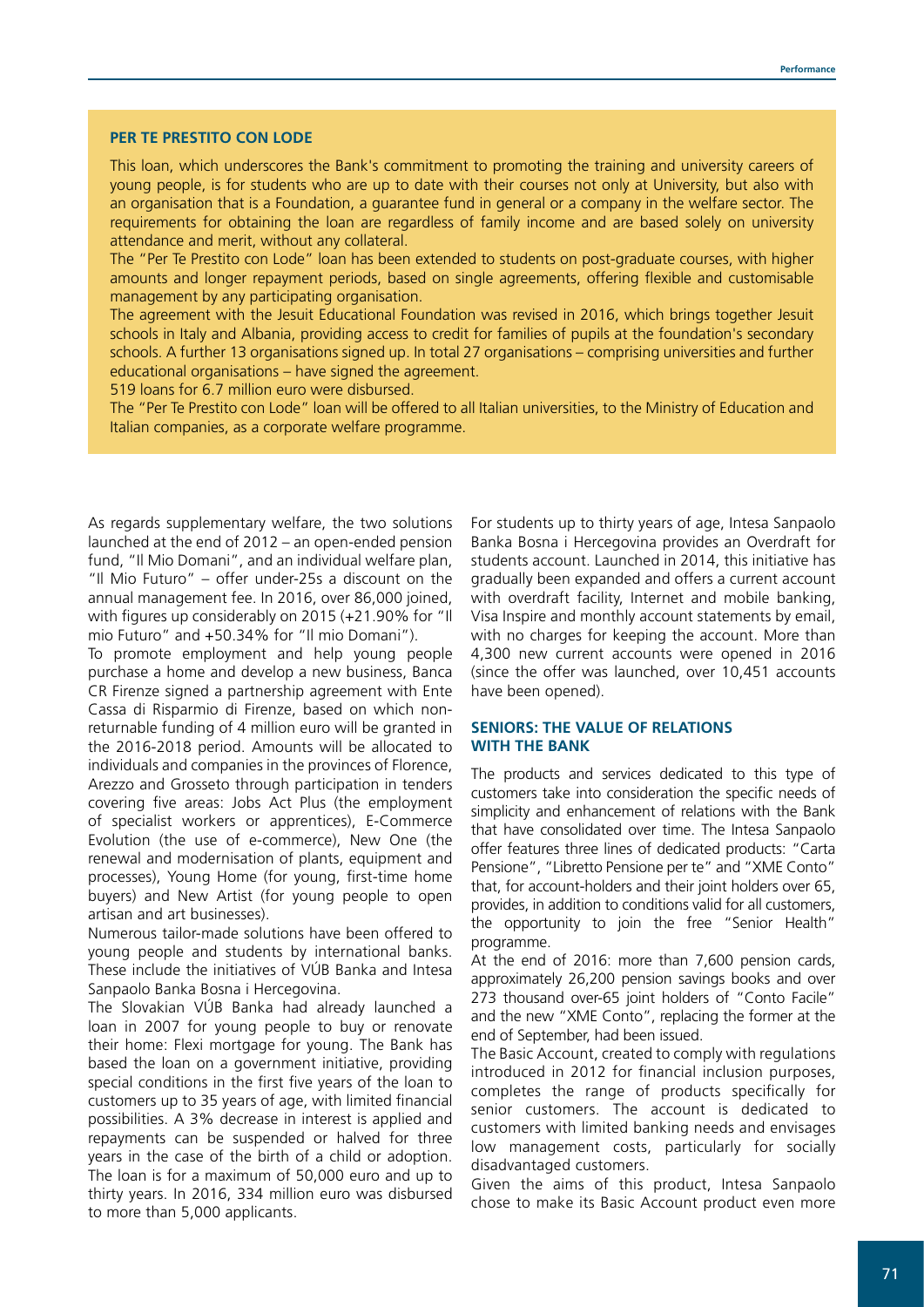convenient, guaranteeing more transactions free of charge than the limits established in regulations.

At the end of 2016, over 15,800 Basic Accounts had been registered, of which nearly 1,500 account holders are socially disadvantaged and around 4,900 account holders are pensioners with pensions up to 18,000 euro a year.

A non-banking service is also provided for health, wellbeing and leisure, including for example: protection for unforeseen events, doctors and healthcare facilities accessible at preferential terms, social, welfare and taxrelated services at subsidised conditions or even free of charge, and opportunities to purchase recreational products and services at bargain prices.

With Salute Senior (Senior Health), customers can benefit from special conditions to see specialists, have outpatient diagnostic tests, be hospitalised or have surgery and dental and physiotherapy treatment at over 2,300 clinics and hospitals throughout Italy, with additional services that are free of charge or offered at special rates. During 2016, more than 287,000 customers over the age of 65 accessed this programme. Products provided by international banks for this customer segment include current accounts at special conditions and loans for pensioners from the Croatian bank Privredna Banka Zagreb.

The first, which has been on offer since 2004, is a loan that adopts a different approach to calculating merit ratings to allow low-income pensioners to have access to financing. Interest rates are fixed and the cost is just 0.50% of the amount of the loan. In 2016, more than 2 thousand loans were granted for a total of nearly 3.6 million euro.

Current accounts with special conditions target the same type of customer but have costs 50% lower than conventional accounts offering the same services for regular customers. At the end of 2016, over 180,000 people had this type of current account (including over 3,000 new customers).

# **A BRIDGE CONNECTING THE WORLD: REMITTANCE MANAGEMENT**

Immigrants continue to account for an important part of Intesa Sanpaolo's customer base, with over 1 million customers at the end of 2016 (+2.4% compared to 2015). The money transfer services offered include three complementary services which in terms of characteristics and costs make the product range complete and competitive: Getmoney to Family, which enables the sending of money to the migrants' main countries of origin thanks to agreements entered into with local banks; Express to Family, designed to transfer money to Intesa Sanpaolo Group Banks

located in Albania, Egypt, Romania, Serbia and Ukraine and Money Transfer Western Union, which thanks to its widespread agent network enables the receipt of money worldwide. "Money Transfer Western Union", which thanks to its widespread agent network enables the receipt of money worldwide.

During 2016, around 135,000 remittances were placed for nearly 74 million euro, confirming the growth trend already recorded in 2015.

Through Western Union, over 110,000 transfers were made in 2016, totalling nearly 33 million euro (from 2014 to 2016, 311,000 transactions were managed for around 95 million euro).

As for the other two services, almost 6,700 transactions for about 12 million euro were handled by Express to Family and more than 18,000 for nearly 29 million euro were handled by GetMoney to Family.

"Carta Insieme" was created for organisations operating in the social sector, to support needy or disadvantaged people such as migrants and asylum seekers.

Available in three versions, the new card can be used to disburse sums of money in favour of card holders, with specific limits which can be set for card transactions.

# **THIRD SECTOR**

The Third sector is an important part of Italy's economy and society; in 2016, a law was passed recognising this sector's importance and establishing a reform to improve its functioning. Intesa Sanpaolo has long recognised the importance of serving organisations in this sector, including religious organisations (which for the main part are not included in the scope of civil laws) and in fact Banca Prossima is dedicated to this type of customer. At the end of 2016, the Bank had over 58 thousand customers, with 7.7 billion euro in deposits (of which 3.1 billion euro direct) and around 1.7 billion euro in loans.

In 2016, new medium and long term loans for approximately 211 million euro were granted.

After the seven stages of the road show "Daterzoaprimo tour" in 2015, for Banca Prossima to meet its main local stakeholders, customers and over 400 members of staff throughout Italy and to promote the key aspects of the Third sector, a plenary event was organised in 2016, at two different venues, involving all Bank staff. Initiatives to improve operating effectiveness and efficiency, thought up by staff divided into teams, were presented and approved by the majority of those present. One idea in particular, currently being assessed, is to collect quantitative data describing the social impact of customers trusted by the Bank and to include this data (over the long-term and after checking its reliability and use) in the Bank's operating and planning procedures.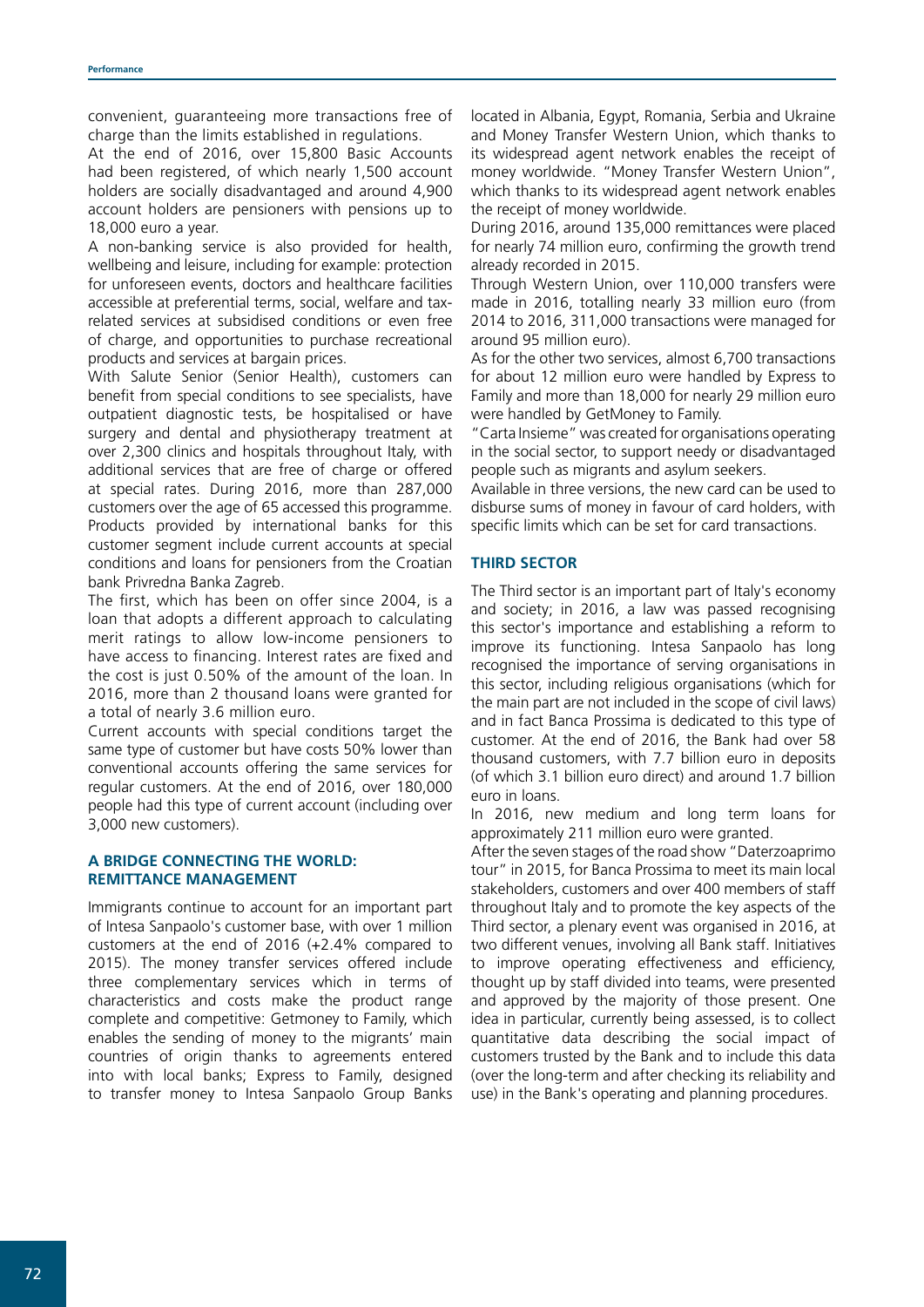#### **B-CORP CERTIFICATION**

In November 2016, Banca Prossima was awarded Certified Benefit Corporation (B-Corp) certification, demonstrating the benefits it has generated for the community. The certification is issued by a non-profit American organisation, B-Lab, based on replies to a questionnaire and with a core of over 80 (Banca Prossima received a score of 88).

In Italy, there are around forty Certified Benefit Corporations and Banca Prossima is the only Bank. At present, there are over 2,000 B-Corporations in the world, in 50 countries (of which half in the US) and in 130 different sectors. A dozen B-Corps belong to the banking sector including European banks (Triodos, in Holland and other countries, Charity Bank in the United Kingdom and Cultura Bank in Norway).

#### **Subsidised loans to the Third sector**

Banca Prossima has gradually launched a series of initiatives to grant subsidised loans to the Third sector. These loans are sustainable for the Bank through a number of low-cost deposit methods. The benefit for the Bank of lower deposit costs fully translates into lower lending rates. Essentially, this mechanism has been adopted in three areas: the use of loans from the ECB for investments, raising funds on the Terzo Valore crowdfunding portal and the issue of "Serie Speciale Banca Prossima" bonds.

As for the use of EIB funds, approximately 29 million euro was disbursed in 2016 for 10 loans as part of a three-year programme (2014-16) providing 120 million euro in favour of 43 beneficiaries. The considerably high amount of the loans (around 3 million for each operation) was important; although typical of EIB funds, this is not common in Third sector operations. At the end of 2016, another agreement was signed between the Intesa Sanpaolo Group and European Investment Bank making available a further 50 million euro for Banca Prossima over the next three years.

Terzo Valore *[\[i\]](https://www.terzovalore.com/terzovalore/)* is a crowdfunding portal which allows anyone to lend money or to directly fund non-profit organisation projects, without intermediaries and with principal repayment guaranteed by the Bank. Since its launch in 2011, Terzo Valore has financed 86 projects with loans granted by external subscribers for about 7.3 million euro, plus 1.4 million euro of donations.

Intesa Sanpaolo issued two "Serie Speciale Banca Prossima" bonds in 2013 and 2014. The Bonds are issued at lower rates than those normally adopted for securities with the same characteristics in terms of rate type and maturity. Total funding was used as loans to the Third sector, amounting to approximately 45 million euro and divided among 218 projects of various types of organisations, primarily including social cooperatives, associations and religious organisations.

To support social enterprise ideas encouraging access to employment for deserving university students, Fondazione San Patrignano – in partnership with Banca Prossima – launched the Social Start-Up award "Giovani idee per il social business" (Young ideas for social business), an ideas competition addressed for university students and young people enrolled in a master's course or a Ph.D. (not older than 35 years of age).

The competition is designed to award the best three social enterprise projects with a loan up to 25,000 euro, granted by Banca Prossima, guaranteed by a fund set up in 2013 by the Foundation. Through this initiative, Fondazione San Patrignano and Banca Prossima aim to activate business culture operating in the social field, assisting emarginated or excluded people and making itself known on the market to guarantee – in addition to transparency, responsibility and environmental protection – real economic sustainability. In February 2016 the Third edition was launched.

One of the most important Third sector partnerships is with the SPIN-Sport Insieme Consortium, a non-profit organisation set up by main associations promoting sport at a national level to build new sports facilities, renovate or modernise existing sites and promote sport in Italy. The SPIN credit access model is innovative: the association takes on the risk by investing its own capital (minimum 20% of the amount) and undertakes a project study and analysis process together with the Consorzio. Banca Prossima's credit decisions are supported by SPIN's certification, which investigates some aspects, such as the investment's economic and financial sustainability, the cost adequacy and necessary authorisation process, which are key factors for the project's success. In 2016, 30 projects were analysed and assessed for a total value of approximately 23 million euro and 24 were financed for an amount of about 13 million euro.

# **MICRO-FINANCE SOLUTIONS FOR VULNERABLE SOCIAL GROUPS**

A desire to play a part in the social growth of communities where it operates has led Intesa Sanpaolo to work with shareholder foundations and local charity organisations in numerous micro-credit projects and initiatives targeting the prevention of usury, with around 76 million euro disbursed in 2016.

# **Prestito della Speranza**

Since 2010, the Group has been involved in the "Prestito della Speranza" (Loan for Hope) initiative promoted by the Italian Episcopal Conference with ABI to support families temporarily in difficulty and businesses and to create micro and small businesses.

The initiative was renewed in 2015 in an exclusive partnership with the Italian Episcopal Conference,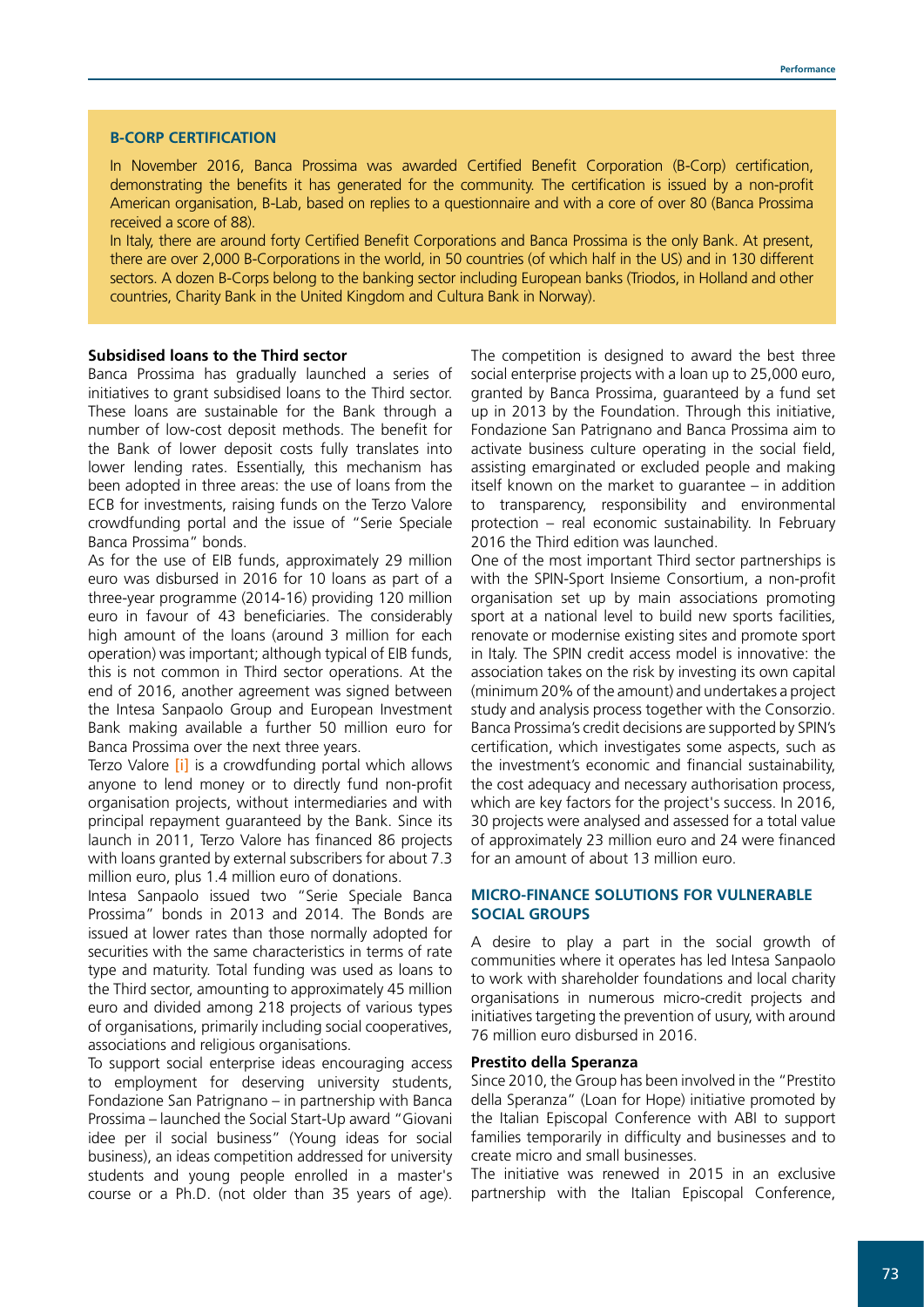with the aim of disbursing 100 million euro of loans guaranteed by a 25 million euro CEI fund entrusted with Banca Prossima, through the Caritas charity network and under the aegis of VoBIS-Volontari Bancari per le Iniziative nel Sociale (the volunteer association of former bank employees that operate throughout Italy for social solidarity initiatives).

The new Prestito della Speranza 3.0 programme has two specific goals, with dedicated initiatives: life choice projects and entrepreneurship for the young as well as start-up businesses. The loan is structured either as a Social Loan (Credito Sociale) for families up to a maximum amount of 7,500 euro, disbursed in 6 bimonthly instalments of 1,250 euro as an income topup; or as a Business-builder loan (Credito fare impresa) to micro-enterprises which are either new or have a low capital base, with disbursement in one payment of a maximum of 25,000 euro.

Following the complete revision of the agreement with the Italian Episcopal Conference, Intesa Sanpaolo is the only Bank to which new applications are made. Since March 2015, Intesa Sanpaolo has assessed over 5,000 applications for around 41 million euro, granting loans of approximately 26 million for over 3,400 applications.

# **Other partnerships**

The system of a guarantee fund through Banca Prossima offered by an organisation, which is usually a charity or religious organisation, associated with an agreement with Intesa Sanpaolo for loans to private customers or small businesses in difficulty, was replicated with a number of parties. Significant initiatives include Intesa Sanpaolo's involvement as partner to Fondazione Lombarda Antiusura and Fondazione Welfare Ambrosiano.

Fondazione Lombarda Antiusura has been operating since 1997 to defend individuals or small businesses in financial dire straits or at risk of usury. The Foundation, set up by Cariplo S.p.A. in collaboration with Fondazione Cariplo and Caritas Ambrosiana, has provided the guarantees required to cover the credit granted free of charge. The selection of the applications takes place through sector experts, employees or retired members of the Group, who act as a listening and guidance centre in identifying the financing solutions required to remedy critical situations. Thanks to the work of the Foundation – acting as guarantor or to cover interest – over 600 entities have been able to gain access to Intesa Sanpaolo loans for a total of almost 10.2 million euro since it was set up.

Fondazione Welfare Ambrosiano, an entity financed by the Municipality of Milan, which also involves the participation of Fondazione Lombarda Antiusura, entails micro-finance initiatives both of a "social" nature, to provide income support for households, and of a business nature, for the creation of micro and small enterprises. Users are mainly in the Milan area and Intesa Sanpaolo is one of four financial partners involved. Since the start of activities in 2011, a total

of 3.4 million euro has been disbursed (two thirds as social funding and one third as business loans), with approximately 60% from Intesa Sanpaolo, above all referring to social funding.

Fondazione Welfare Ambrosiano is one of Intesa Sanpaolo's partners in the "Anticipazione Sociale" initiative (see page 69).

In July 2016, an agreement was signed by Banca Prossima, Banco di Napoli and Finetica Onlus, which manages a guarantee fund for social micro-credit activities (2- 15 thousand euro per loan) and business loans (up to 25,000 euro). Banco di Napoli disburses the loans.

In October, an agreement was entered into with the Cesare Pozzo mutual aid cooperative, that deposited a guarantee fund – currently comprising 3 million euro, but which will increase – with Banca Prossima. Members of the cooperative may ask apply for a loan from any Intesa Sanpaolo Group bank for family expenses (such as health or school expenses) at very favourable conditions.

Another, recent project concerns the NEETwork agreement signed in October. This is an agreement relative to the Young Peoples' Social Fund "Garanzia Giovani", which provides additional contributions for non-profit organisations that employ NEET (young people who are not in education, employment or training) with a fixed-term contract. The aim of the agreement is to ensure that the process for paying apprenticeships is streamlined and made easier by Banca Prossima, that finances 100% of total payments to apprentices (the monthly amount is 400 euro, of which 100 paid by the organisation, 100 by Fondazione Cariplo and 200 by the Lombardy Region).

A partnership has also been ongoing with Fondazione Cariplo for Funder35 – a number of initiatives taken by foundations to identify, in an annual tender, the best projects presented by cultural organisations established by the under 35s, giving them a chance to grow and develop through non-returnable funding and assistance. The Bank helps finance the winning organisations and if necessary advances contributions.

Several other projects have been developed in collaboration with locally active Foundations. These include:

- the "Finanziamento a valere sul Fondo Regionale di garanzia per il Microcredito – Regione Piemonte assistito da garanzia FINPIEMONTE", dedicated to newly set-up small businesses and self-employed workers with operational headquarters in Piedmont, for the business start-up phase;
- the agreement with Fondazione San Patrignano, which entails micro-finance activities for the integration of the San Patrignano Community youth in the job market. The project includes a training stage with the support of Bocconi University and guidance through the first business experience with 250 "Credit Angels" from the VoBIS association.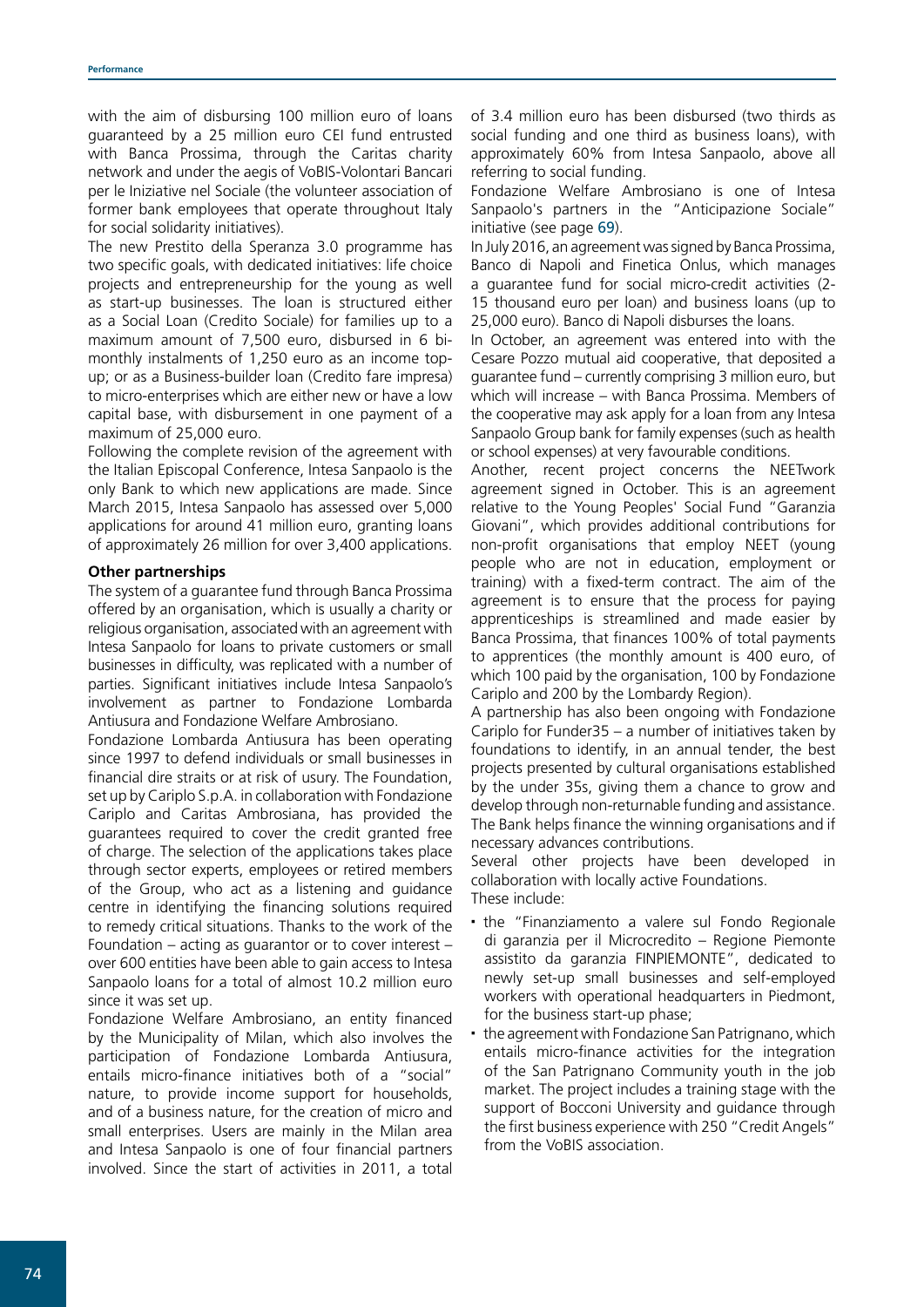#### **BANK THE UNBANKED**

Alexbank, as part of the "Bank the Unbanked", project, has developed various products over the years for people without access to banking facilities, to improve living and working conditions even in the poorest areas of the country, incorporating them in a single project that includes:

- micro-loans for various customer needs and for setting up small businesses. At the end of 2016, nearly 54 thousand customers had access to the loans for approximately 38 million euro.
- micro-deposits at special rates to encourage a culture of saving (over 700 accounts opened for total deposits amounting to nearly 177 thousand euro).

A platform for smart phones (MA7FAZTY Mobile wallet) is also offered, for simple and safe shared banking transactions.

#### **FINANCIAL CULTURE FOR INFORMED CHOICES**

#### **Growing with our stakeholders**

The Intesa Sanpaolo Group is particularly involved in projects and initiatives to disseminate a knowledge of economic and financial issues, to make people more aware (especially the young generations) of their choices. Numerous initiatives have been adopted, without marketing purposes, levering the experience and advice of the Group's employees and specialists.

Since 2008, in order to encourage education opportunities for young people, in partnership with Osservatorio Permanente Giovani-Editori, Intesa Sanpaolo has promoted the project "Cultura finanziaria a scuola: per prepararsi a scegliere" (Financial culture at school: get ready to make choices), which aims to provide useful knowledge to individuals on how to make reasoned decisions about their future. Dedicated to high school students, the project involved 500,200 students in 2016, over 19,000 classes and 7,500 teachers. The "Young Factor" project was launched in 2014. Involving Intesa Sanpaolo, Unicredit and Monte dei Paschi di Siena, until school year 2020-2021 this project will include a series of initiatives to encourage the highest level of economic and financial education in Italian students.

#### **Museo del Risparmio**

The Museo del Risparmio is a multi-media, interactive workshop set up in 2012 through Intesa Sanpaolo. Dedicated to families, adults and children, the museum explains the concepts of saving and investing with a clear, simple language, to help improve financial literacy. In 2013 the it founded the International Federation of Finance Museums (IFFM) in collaboration with the Museum of Global Finance in Beijing, the Museum of American Finance in New York, and the Global Financial Literacy Excellence Center in Washington, and became co-chair in 2015.

In association with member associations of the IFFM, a number of concrete proposals were made in 2016 ("Addressing the gender gap in financial literacy: a practical toolkit") to encourage the greater involvement

of women in financial issues. Other initiatives particularly for women were also been adopted, with the aim of breaking down the gender gap in financial education. These include "Rischiare? È un mestiere da donne" (Taking risks? It's a woman's job), designed to encourage debate among adult women on how to gain more awareness and promote saving. The new "It's up to you" workshop for 11 to 14 year-olds, which is part of the same theme, helping youngsters to plan their personal finances without gender stereotypes.

Numerous initiatives were set up for all types and levels of schools, to give primary school children new learning opportunities and secondary school pupils the chance to meet affirmed business men and women and start-uppers, find out about international financial organisations and attend workshops to improve their relational skills.

The Museum also organised a number of events on financial education for young people, including: the conference "Il risparmio e la società giusta" (Saving and the right society), which was part of the investment management show Salone del Risparmio di Milano; the "No cash world" workshop, which was part of the No Cash Day and Salone dei Pagamenti di Milano; the conference "Denaro sporco: seguirne le tracce per la tutela della legalità" (Dirty money: tracking to protect legality) as part of the Forum on Fiscal and Economic Legality; the presentation of the book "Attenti a quei soldi" (Careful with that money) and children's workshops during the Turin Book Fair, in partnership with the Bank of Italy's Turin branch.

To mark National Saving Day, the Museum also promoted "Arte del Risparmio" (The Art of Saving) a week of events (exhibitions, workshops, etc.) for young children and adults, in association with Gallerie d'Italia and the Historical Archive of Intesa Sanpaolo.

Lastly, activities continued to develop new content, with the e-book "Le parole della finanza" (A finance glossary), which is the second of three publications that present comprehensible, concise explanations of the most common terms used concerning loans, finance and risk. For further information please visit the Website [\[i\]](http://www.group.intesasanpaolo.com/scriptIsir0/si09/sostenibilita/eng_educazione_finanziaria.jsp).